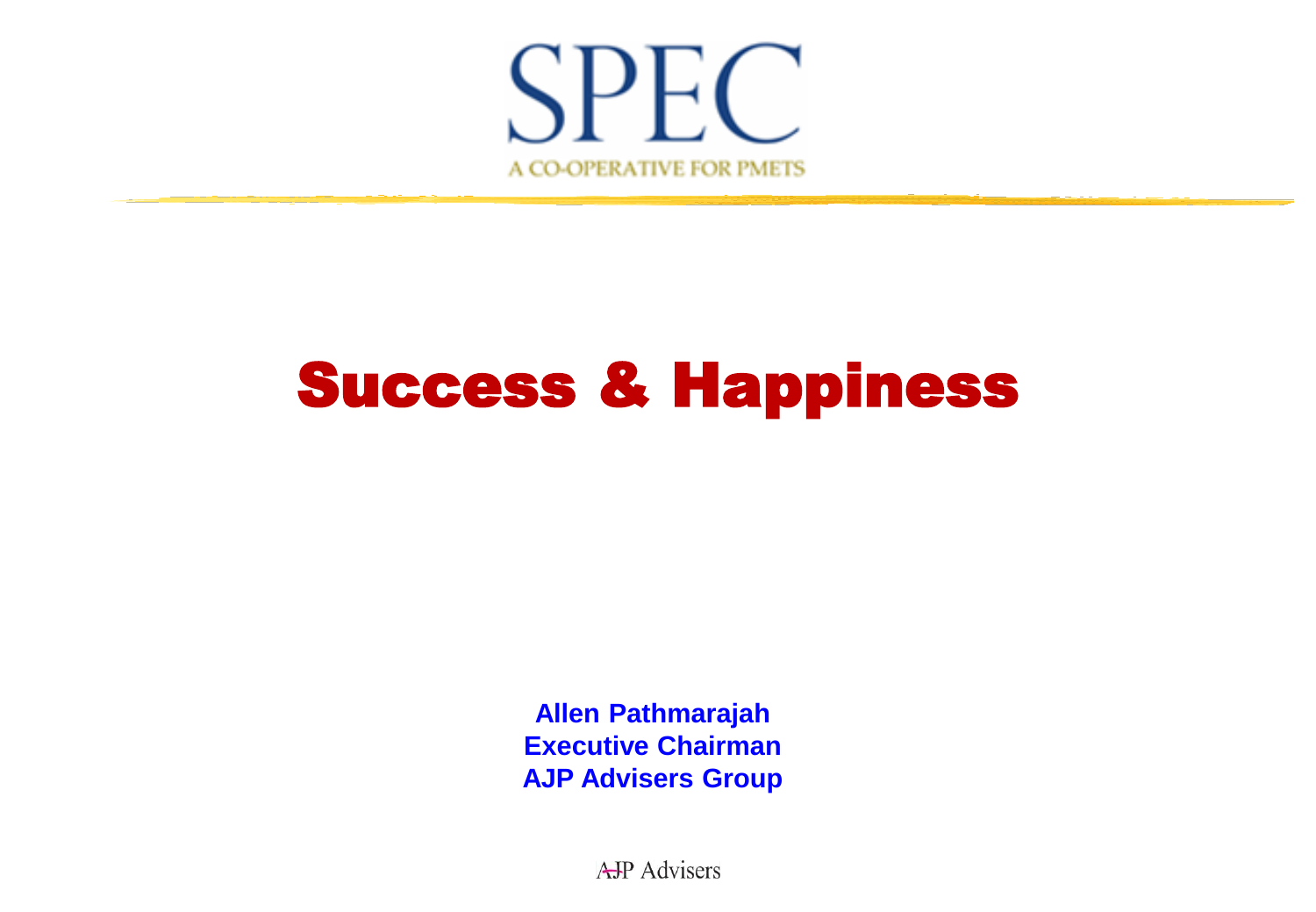

# **Happiness to Success? Success to Happiness?**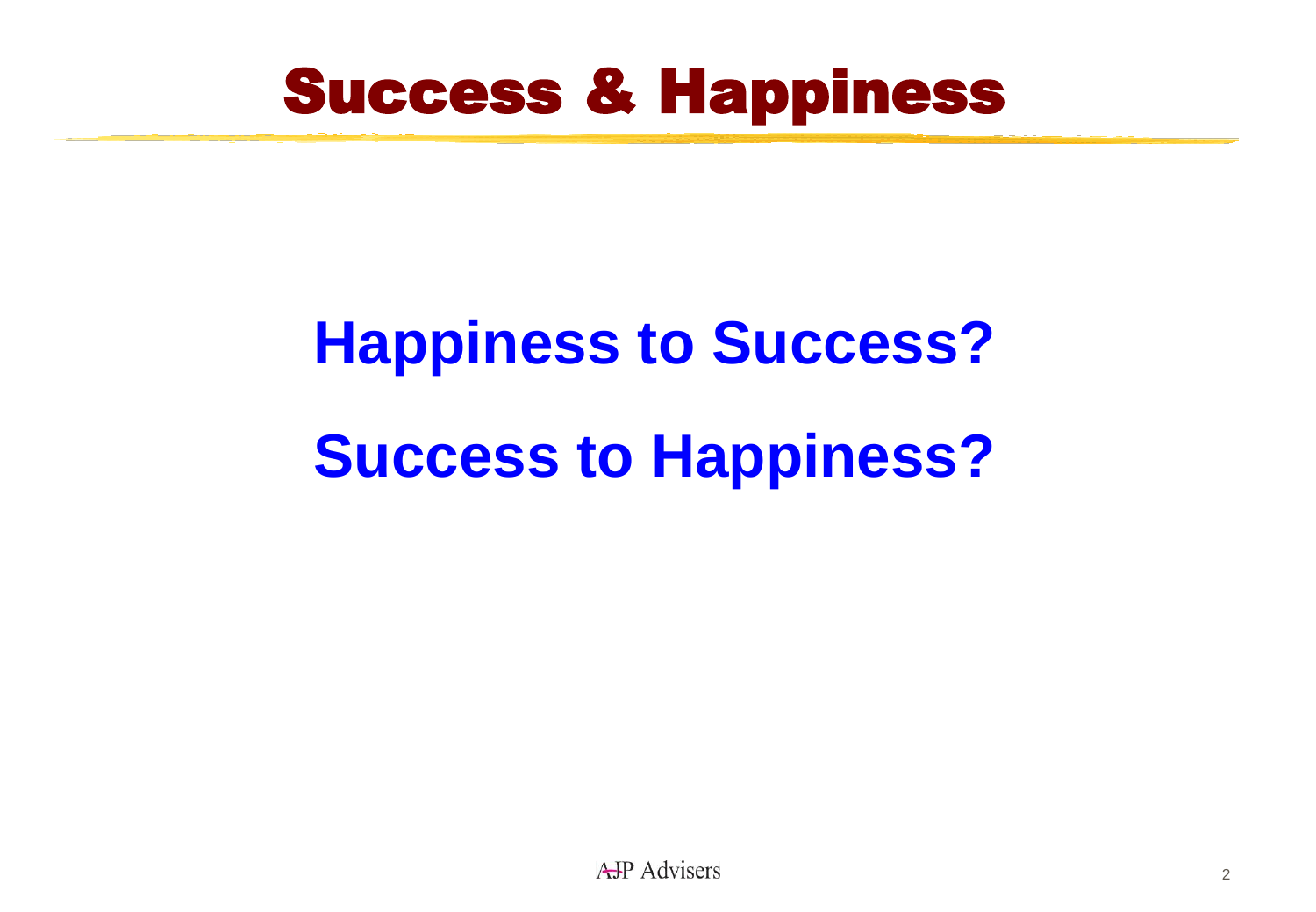

# **Success is not the key to Happiness Happiness is the key to Success**

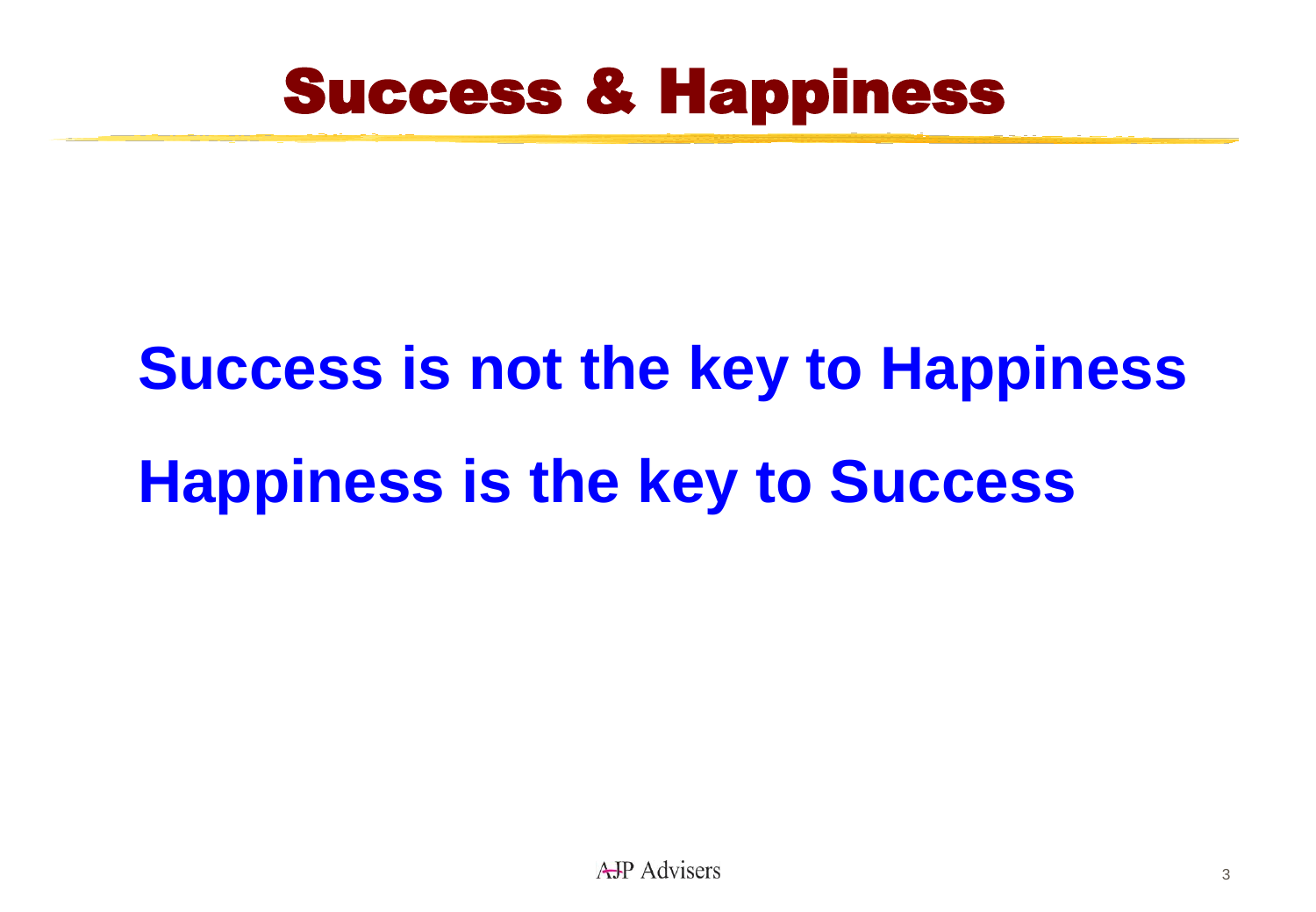

# **Success is getting what you want Happiness is wanting what you get**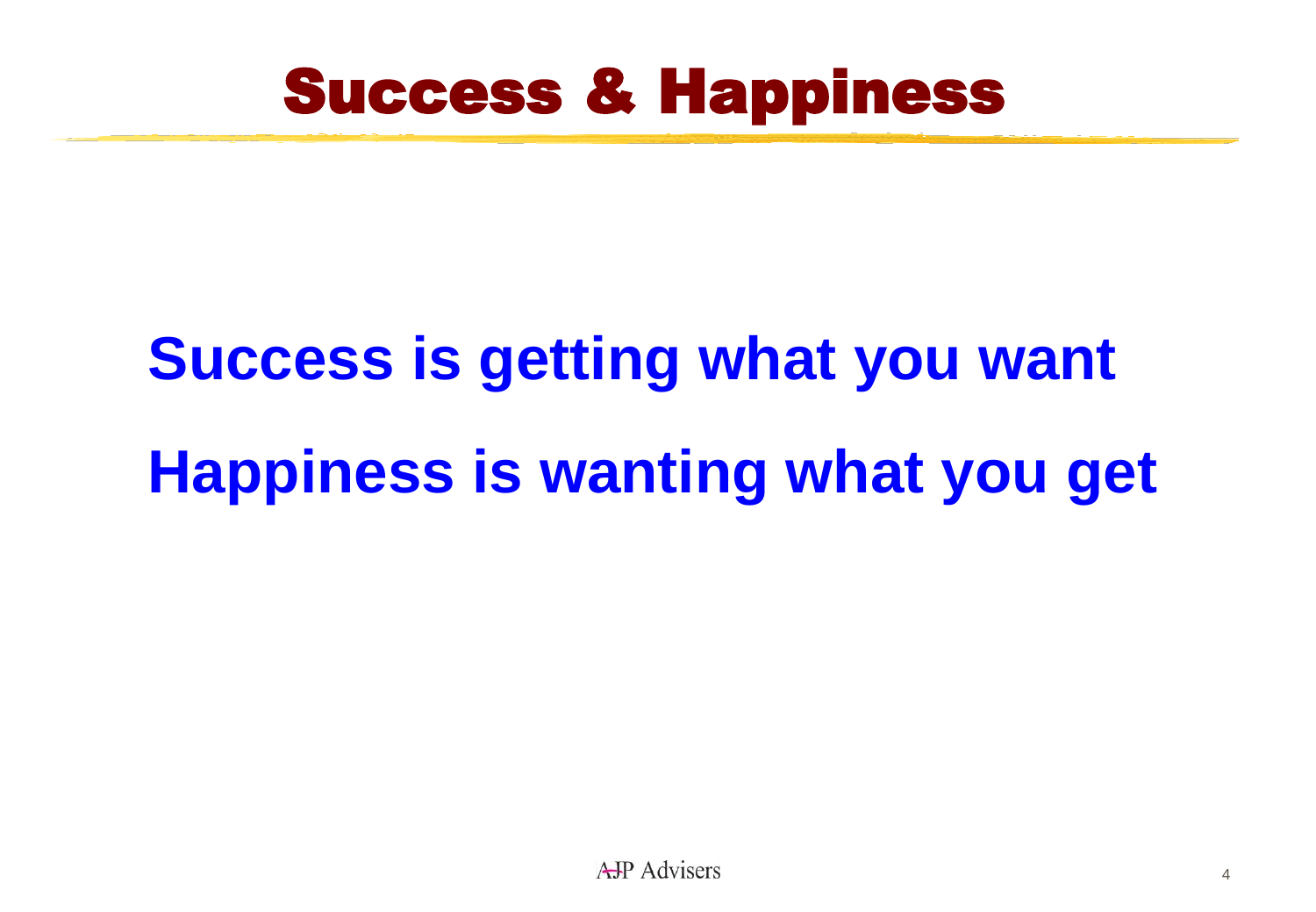

**Love the job you do Do the job you love "Choose a job you love, and you will never have to work a day in your life" …. Confucius**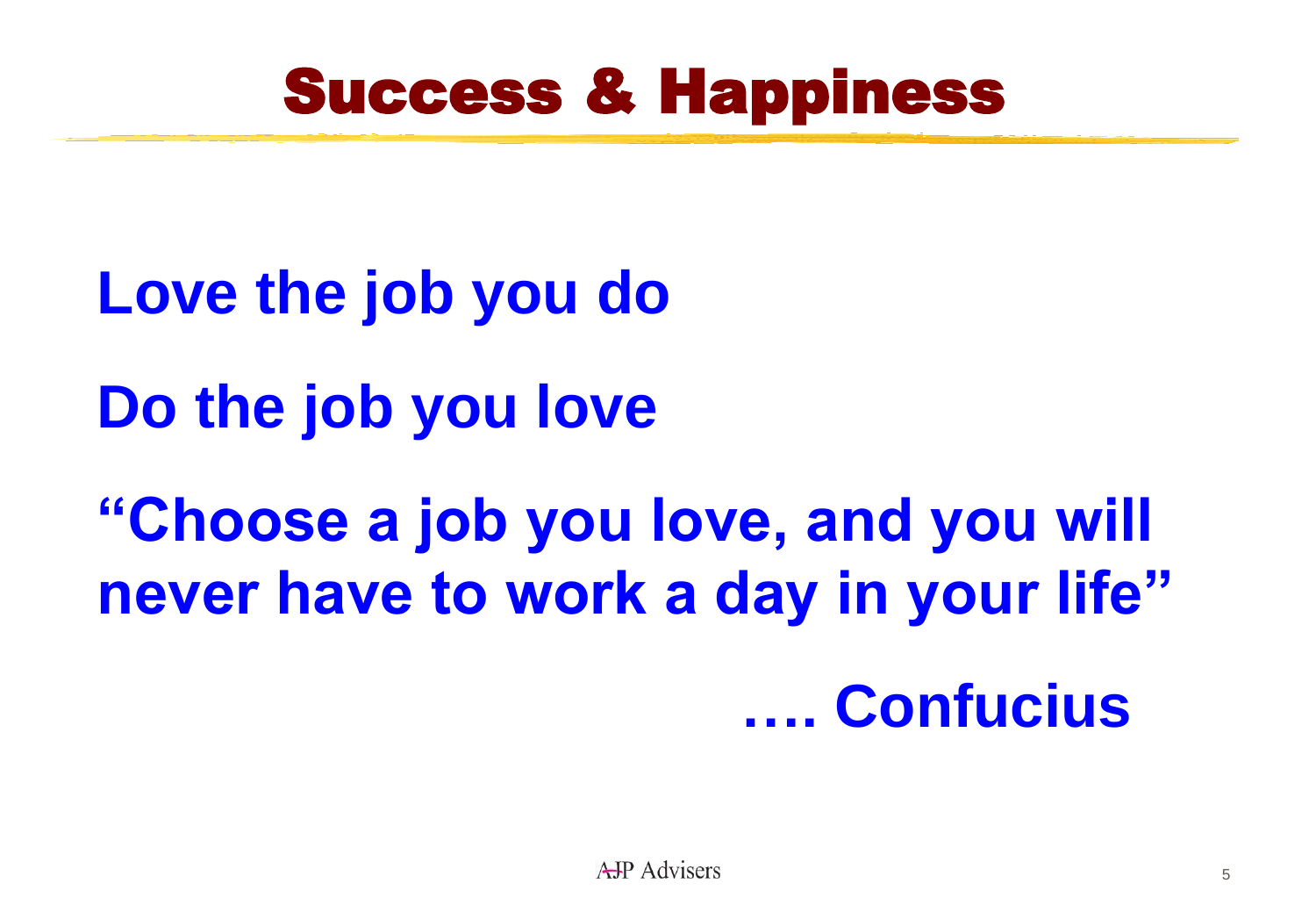

**Why are some people successful while others who are equally talented are not?**

**This is because of their mindset.**

**The people with the following mindsets believe -**

- **Fixed mindset that their knowledge and skills are inborn, fixed and unchangeable**
- **Growth mindset that their knowledge and skills can be developed**

A-IP Advisers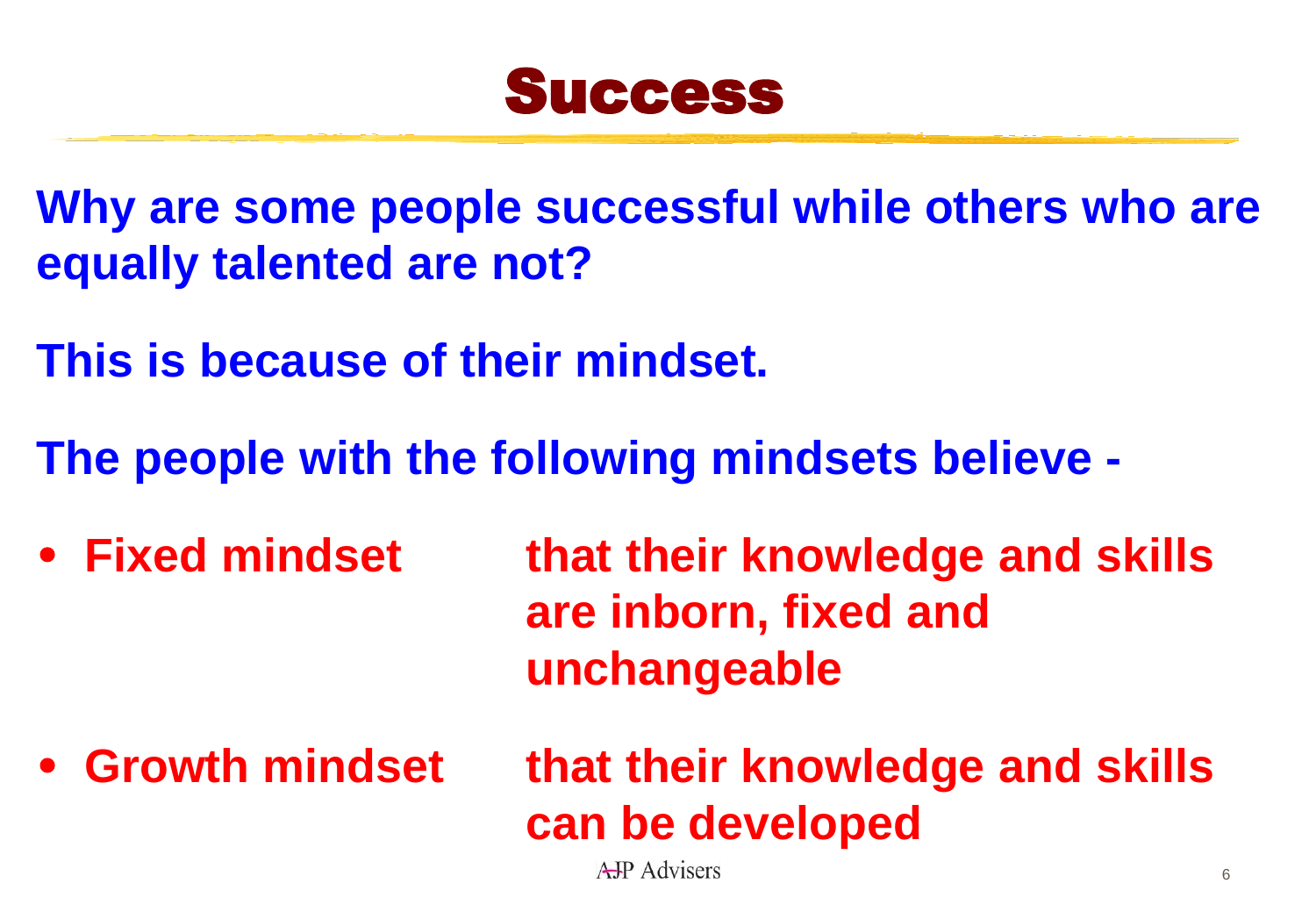- **Your Personal Success**
- **Your Success Process**
- **Success and Happiness**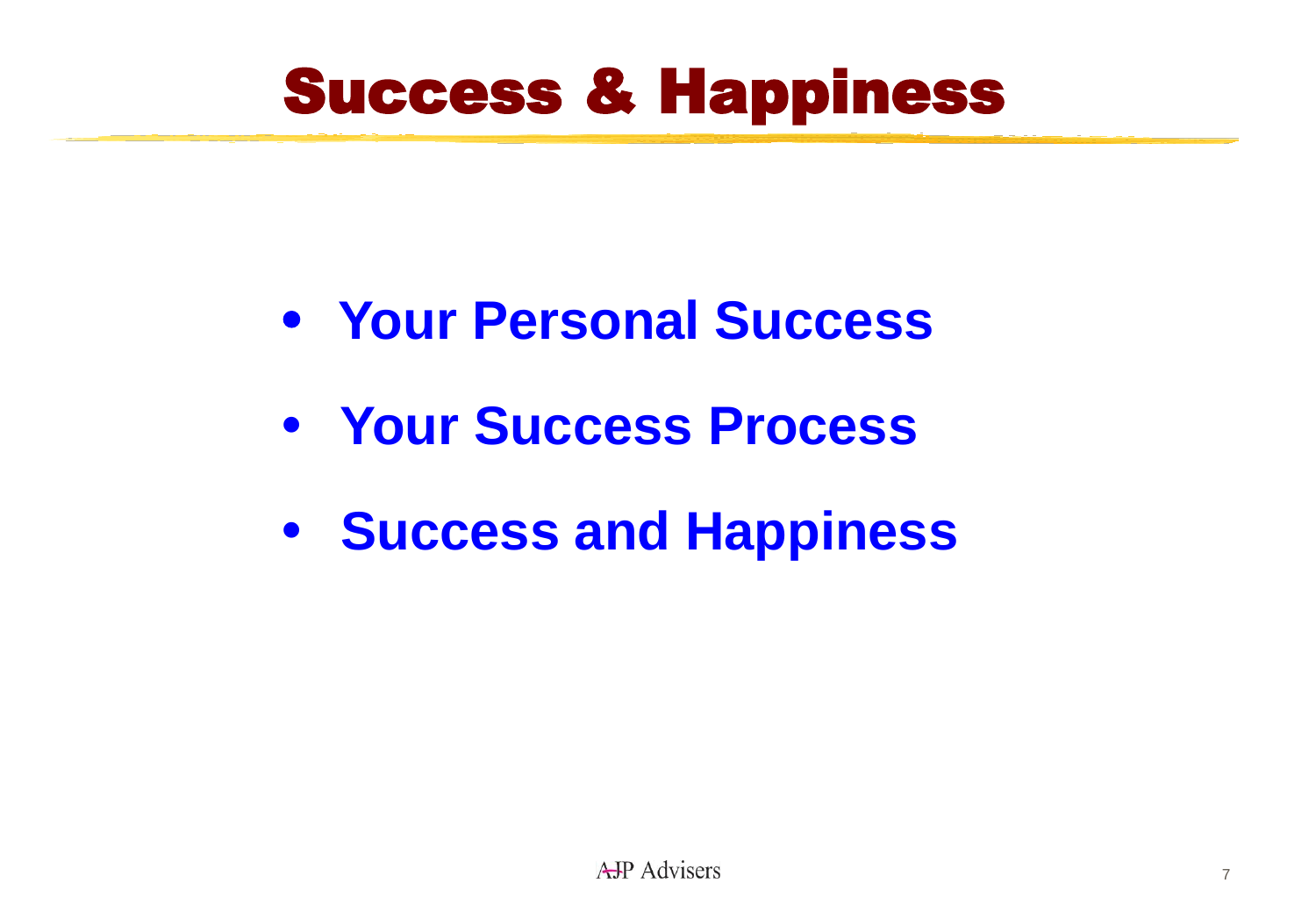#### Your Personal Success

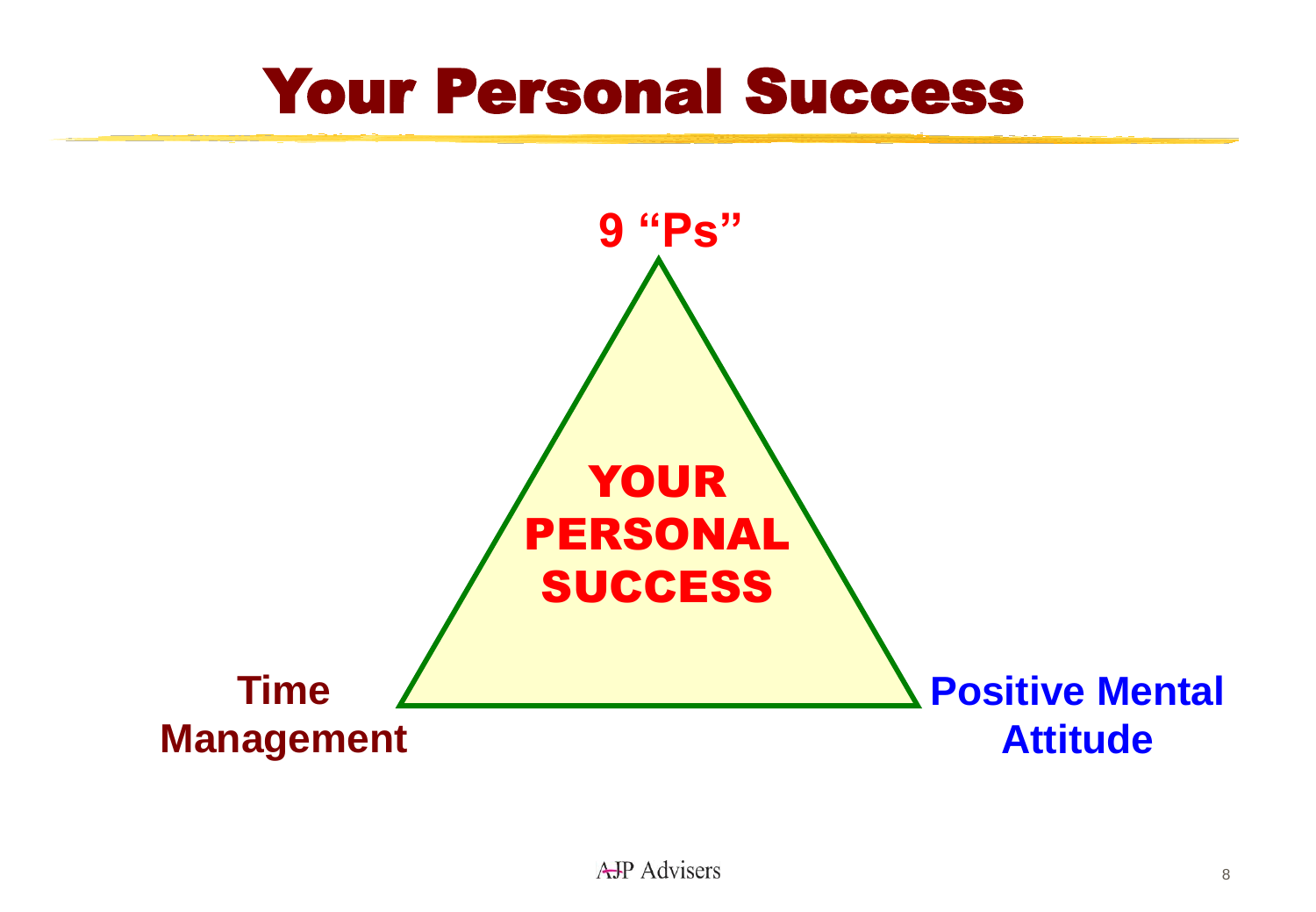

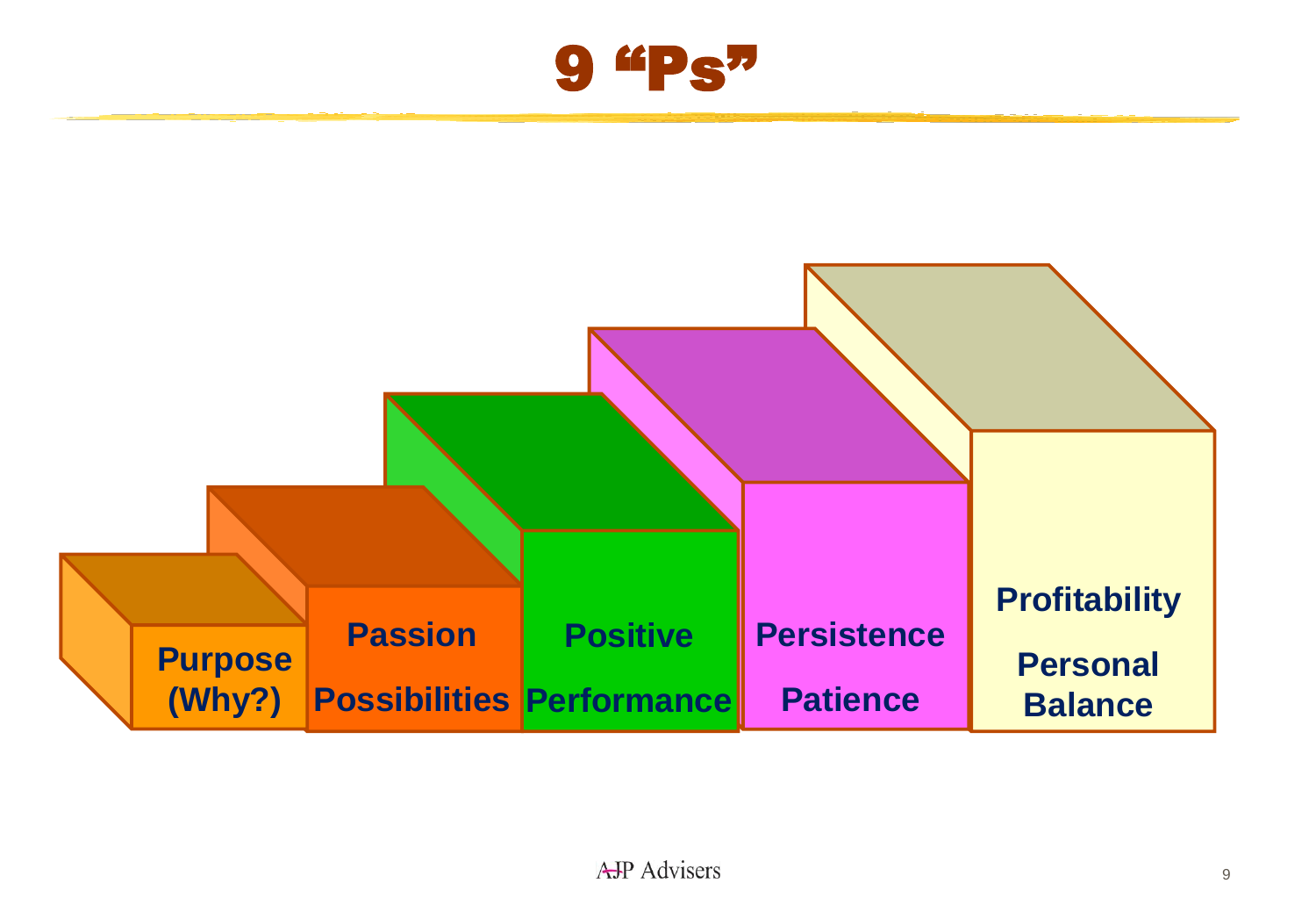# Positive Mental Attitude (PMA)

#### What is PMA?

- **Whatever you vividly Imagine**
- **Ardently** Desire
- **Sincerely Believe and**
- **Enthusiastically** Act Upon

**Will inevitably come to pass**

**.... Paul Meyer**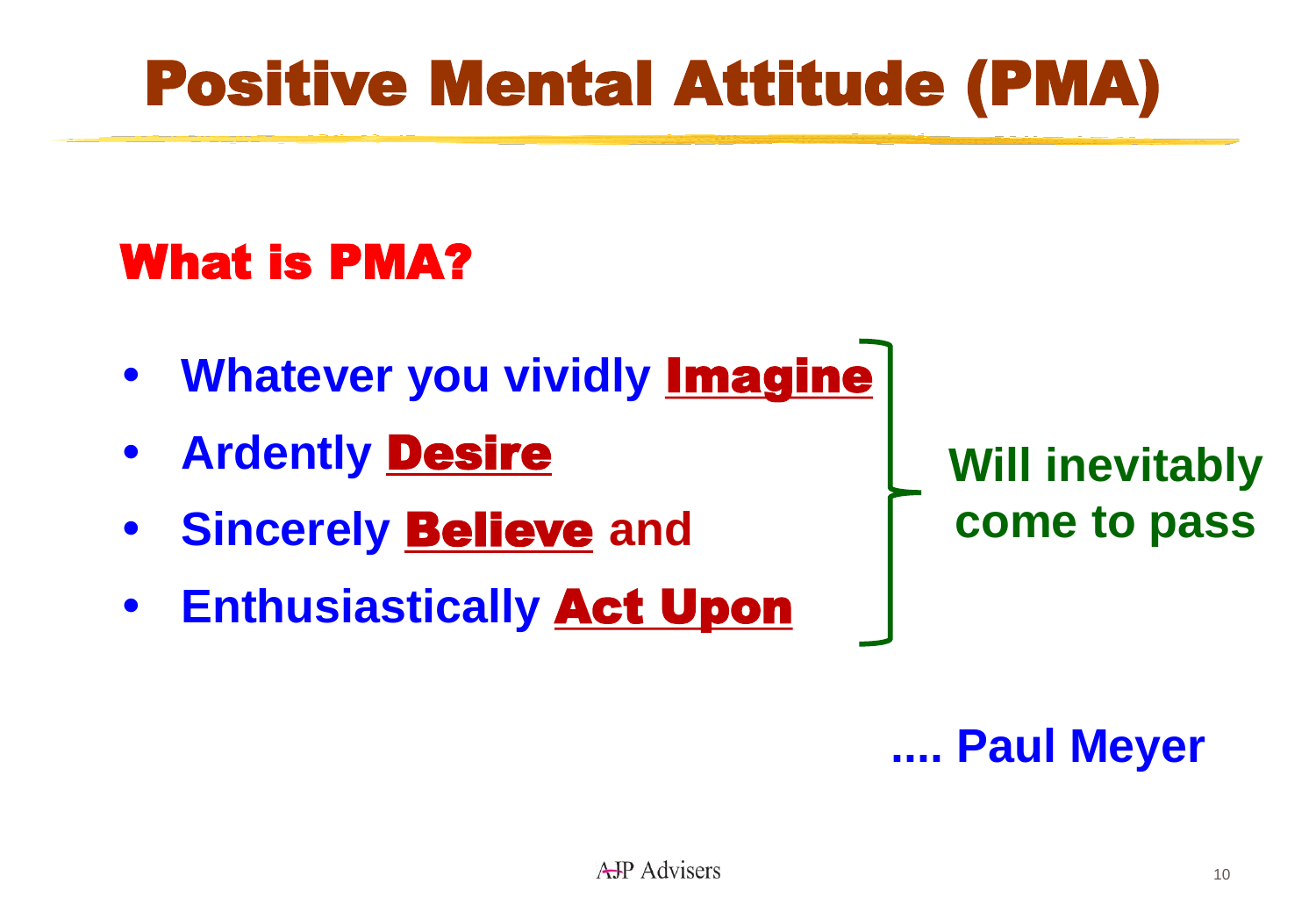# Positive Mental Attitude (PMA)

#### **"The greatest discovery of my generation is that a human being can alter his life by altering his Attitude of Mind"**

**.... William James**

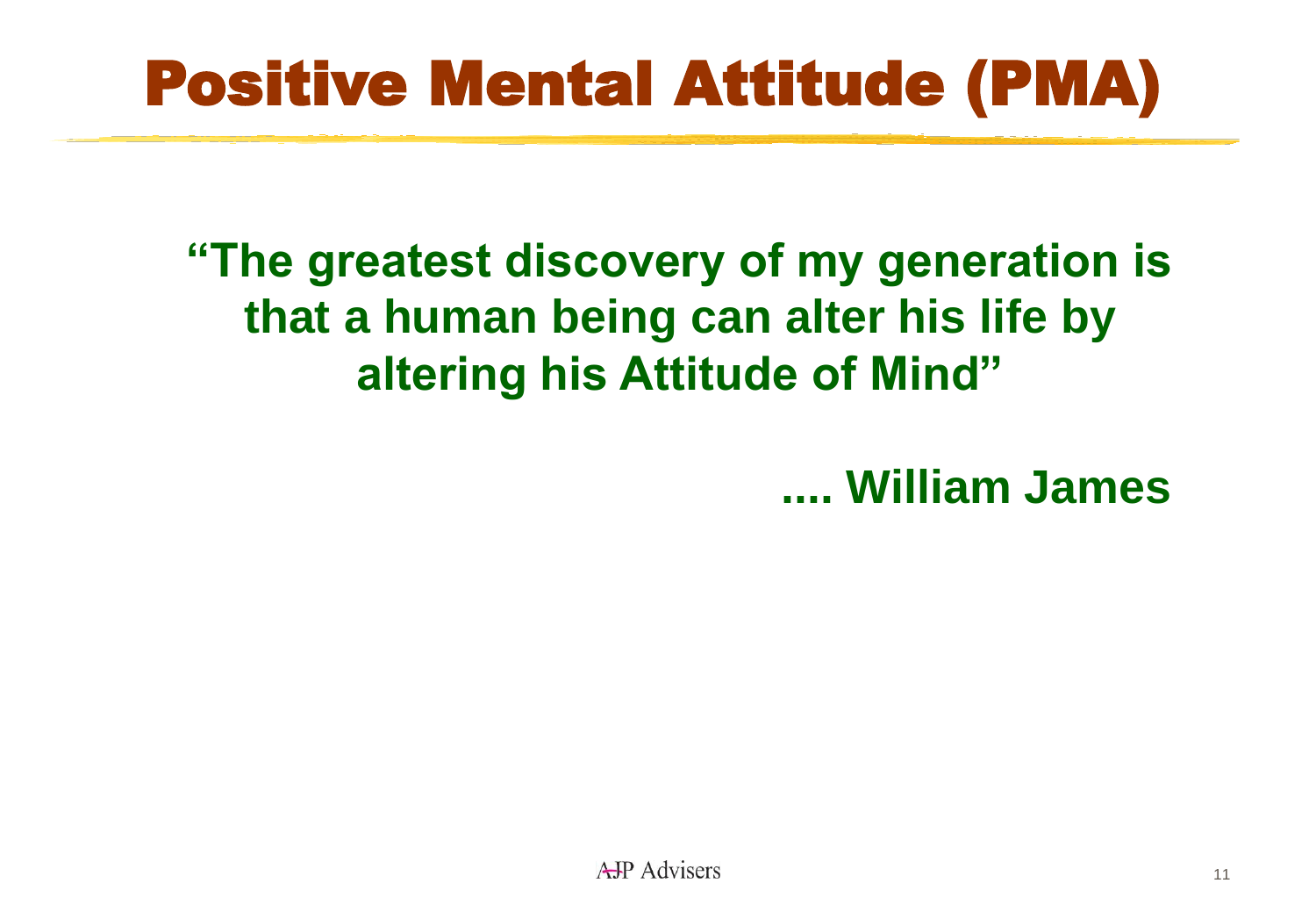# Positive Mental Attitude (PMA)

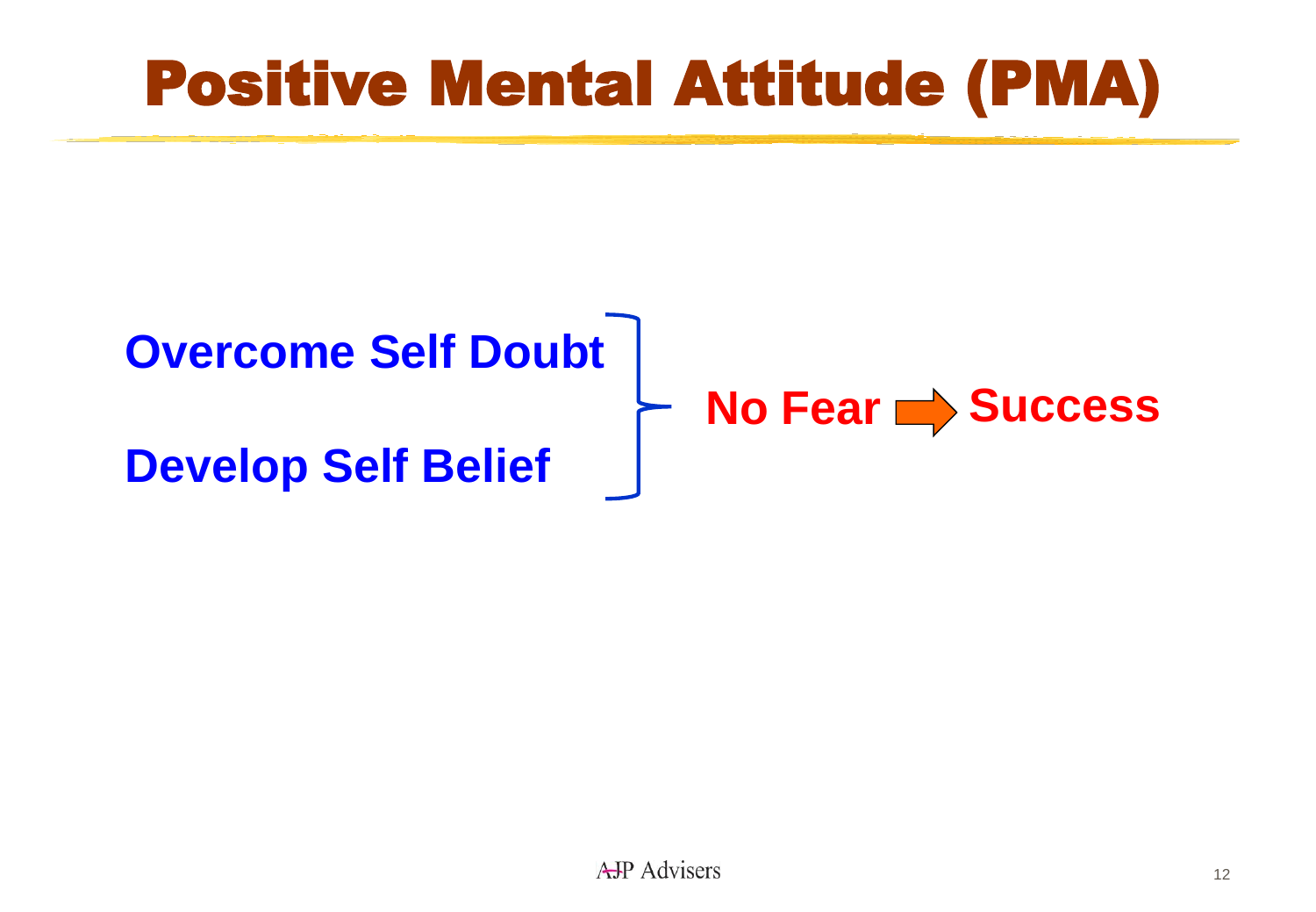#### **"Time is the scarcest resource. Unless it is managed, nothing else can be managed"**

#### **…. Peter Drucker**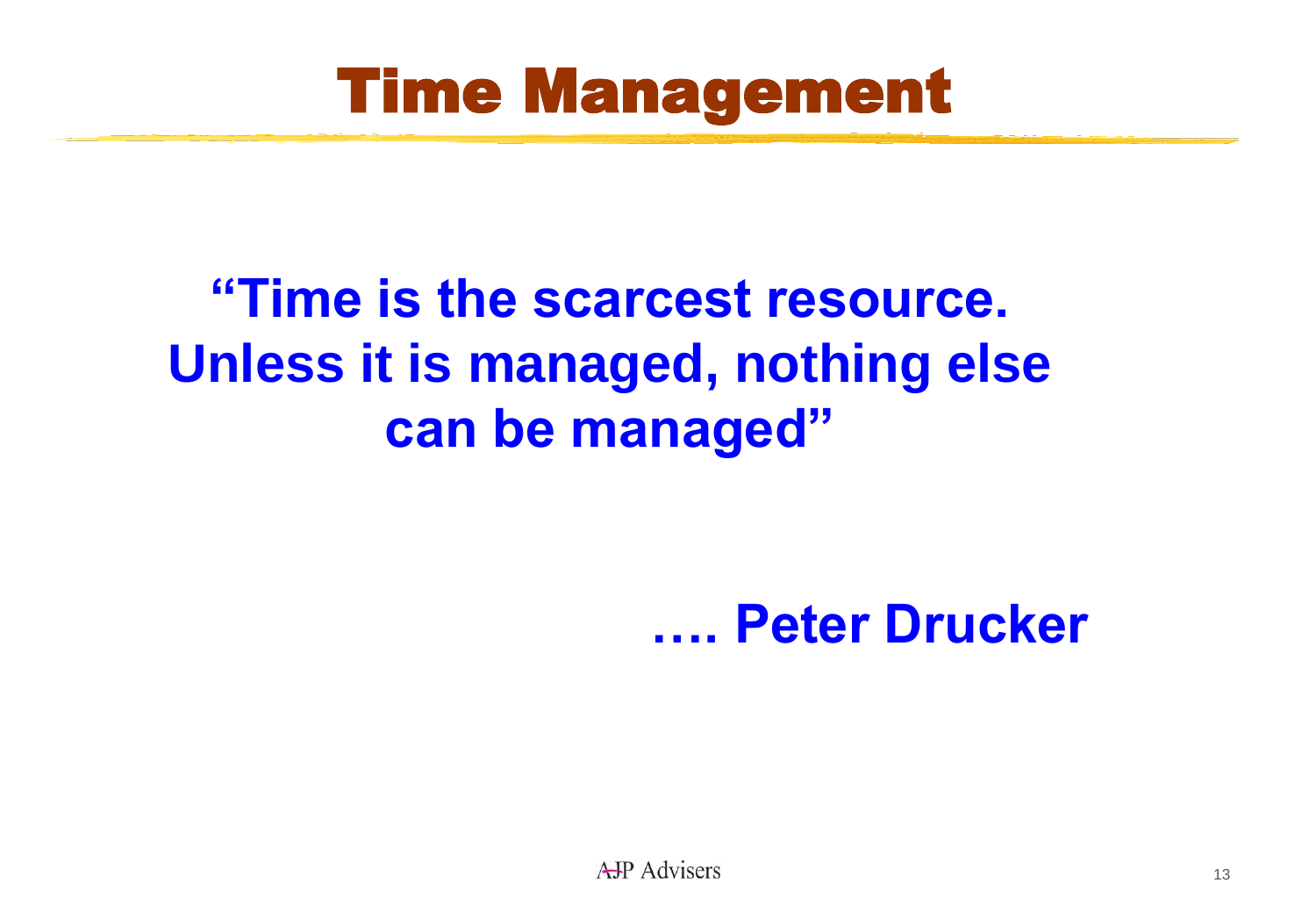# 80 : 20 : 80 Rule

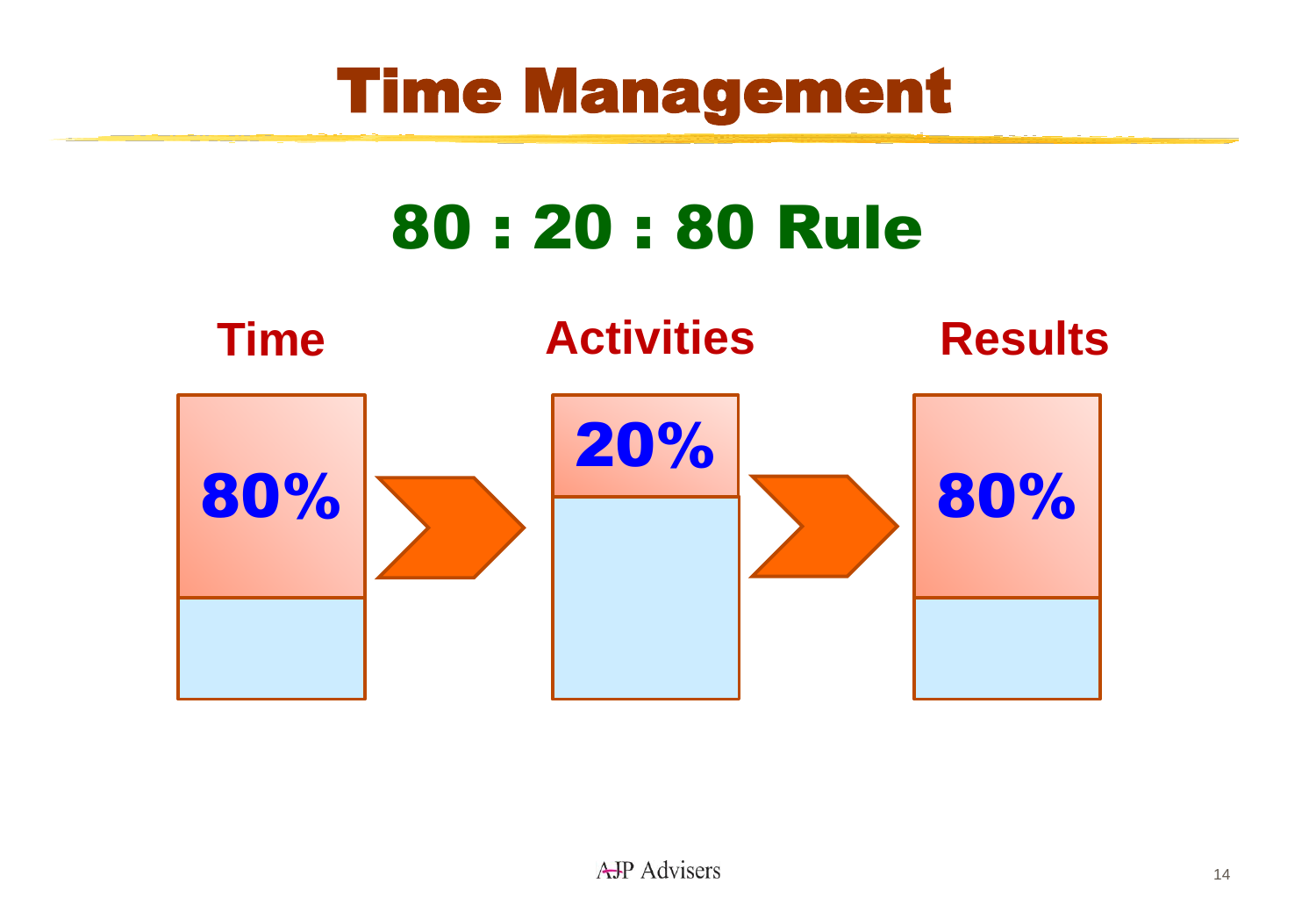#### **Time Wasters**

- **1. Shifting Priorities**
- **2. Interruptions**
- **3. No clear goals – Lack of focus**
- **4. Messy desk and looking for things**
- **5. Procrastination**
- **6. Ineffective delegation**
- **7. Inability to say "No"**
- **8. Poor planning**
- **9. Poor use of systems**
- **10. Meetings**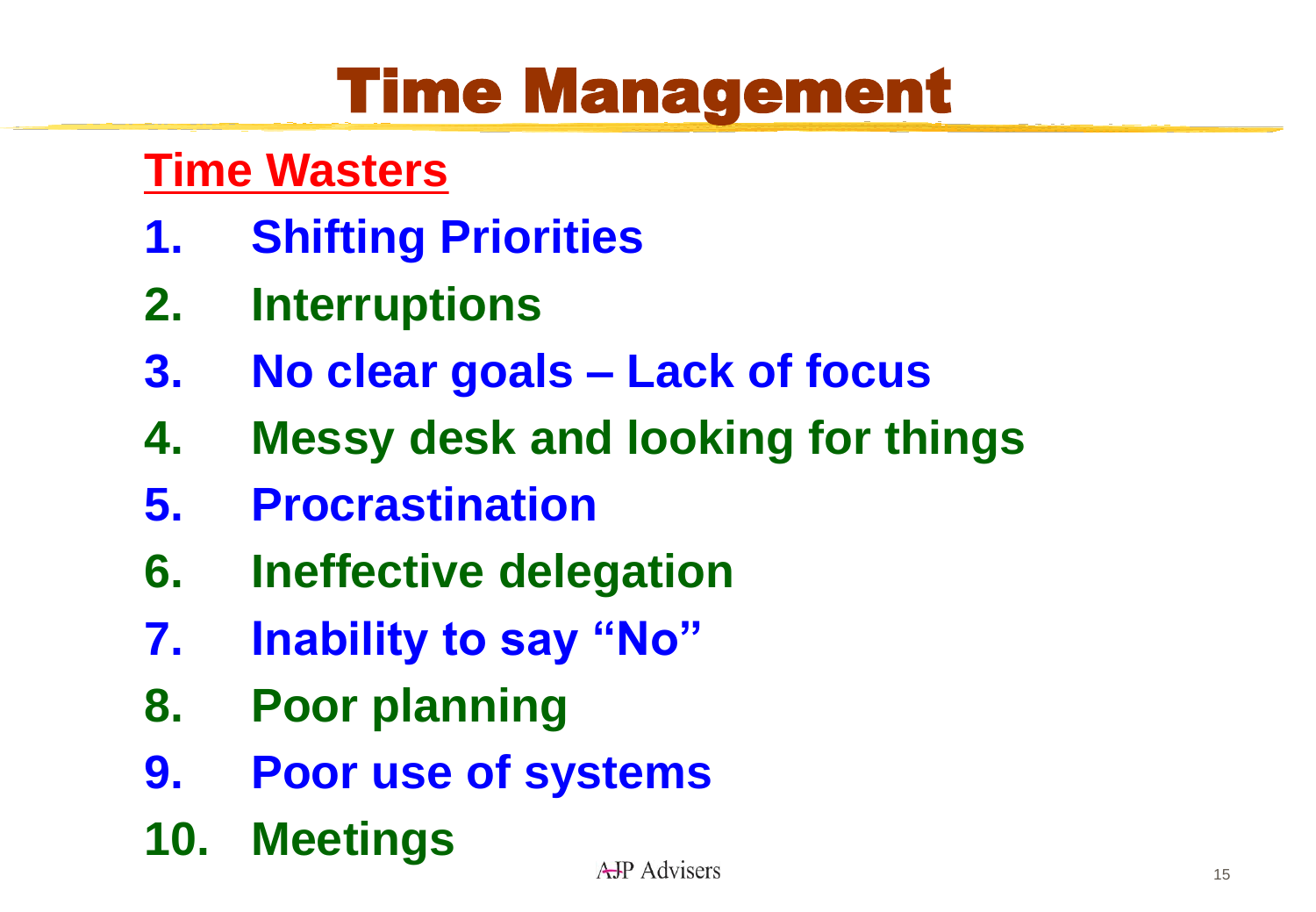#### **4 D's**

**Dump It ….**

**Delegate It ….**

**Do It NOW ….**

**Decide WHEN ….**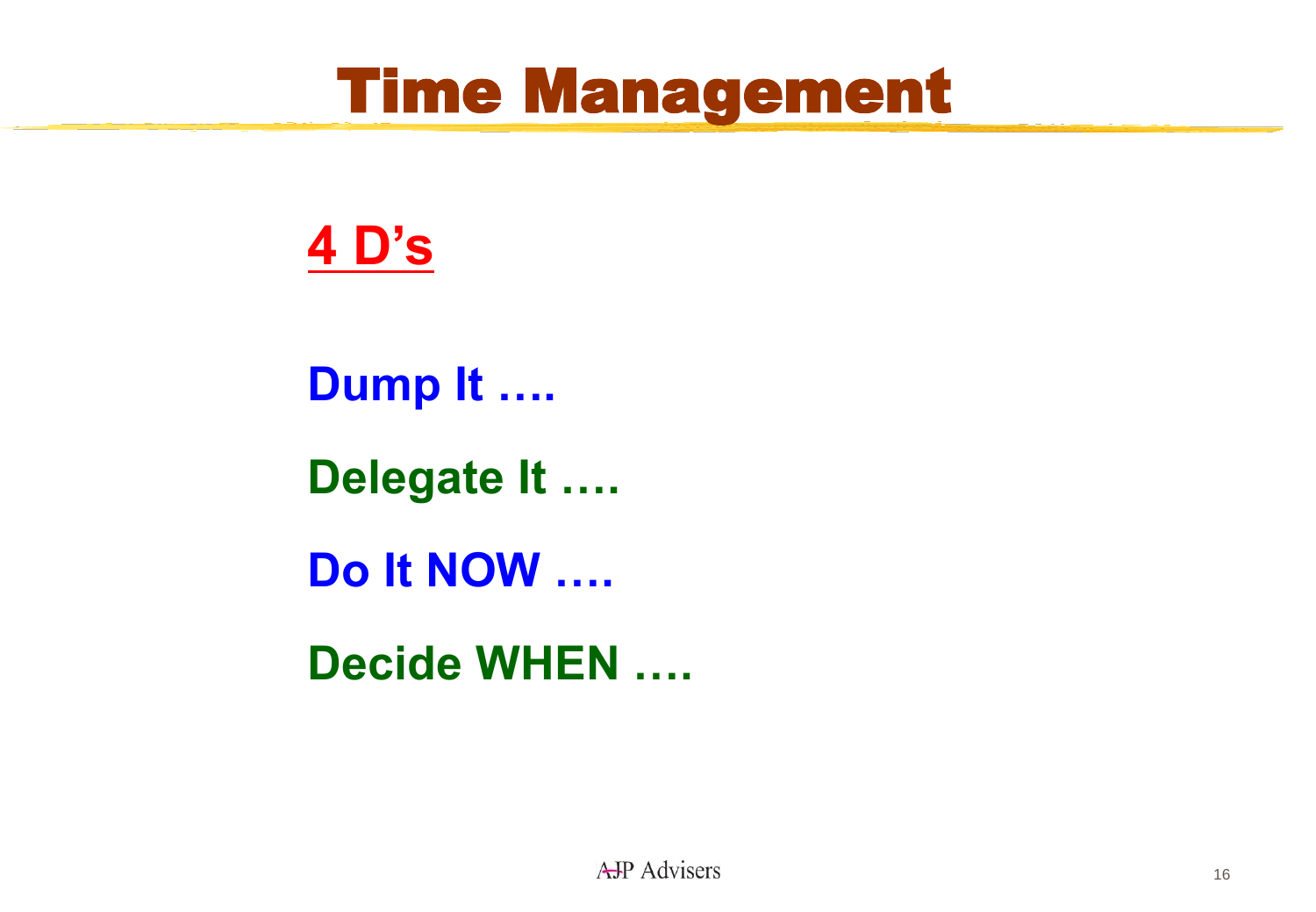## To Do List (Daily)

- **At the end of the day, write a "To Do" list for the next day**
- **Assign priorities in order of importance NOT ease of doing**
- **Do first things first**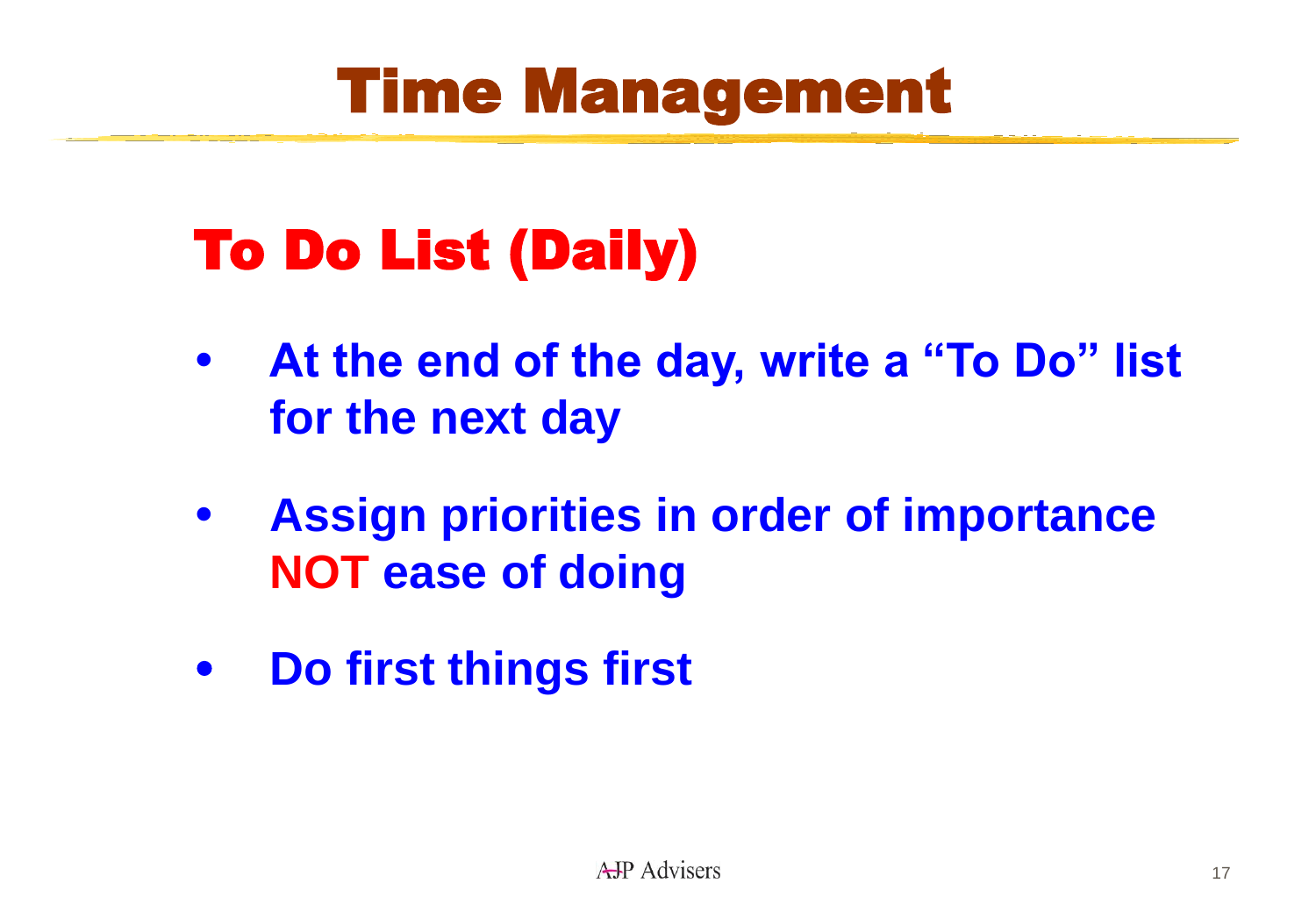- ❖ **Worry**
- **- is non-productive**
	- **- nothing is achieved except STRESS Brings you down –** ✓ **physically** ✓ **emotionally**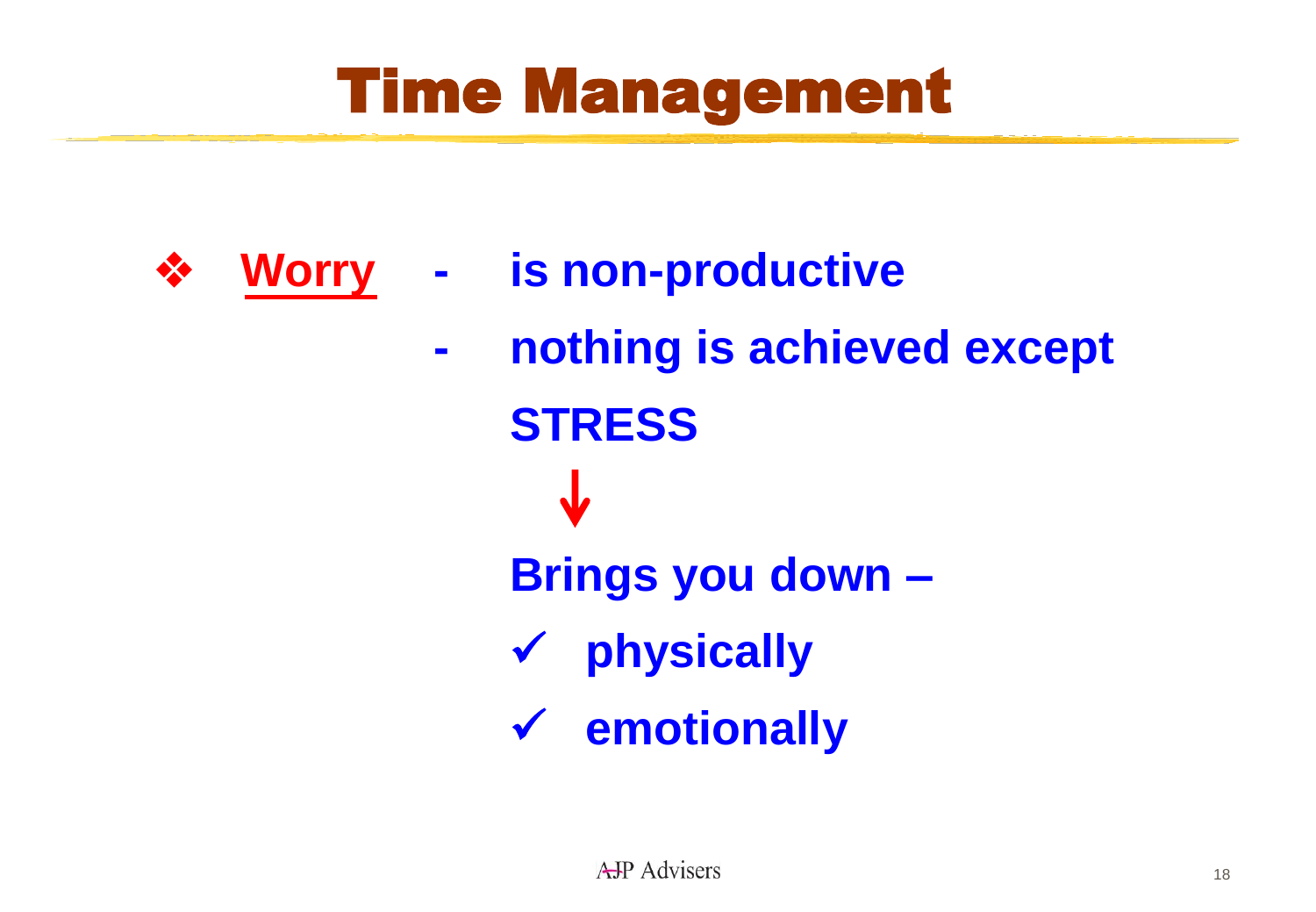- **- Any action is better than Worry** ❖ **Action**
	- **- Effectiveness (doing the right things)**
	- **- Efficiency (doing the things right)**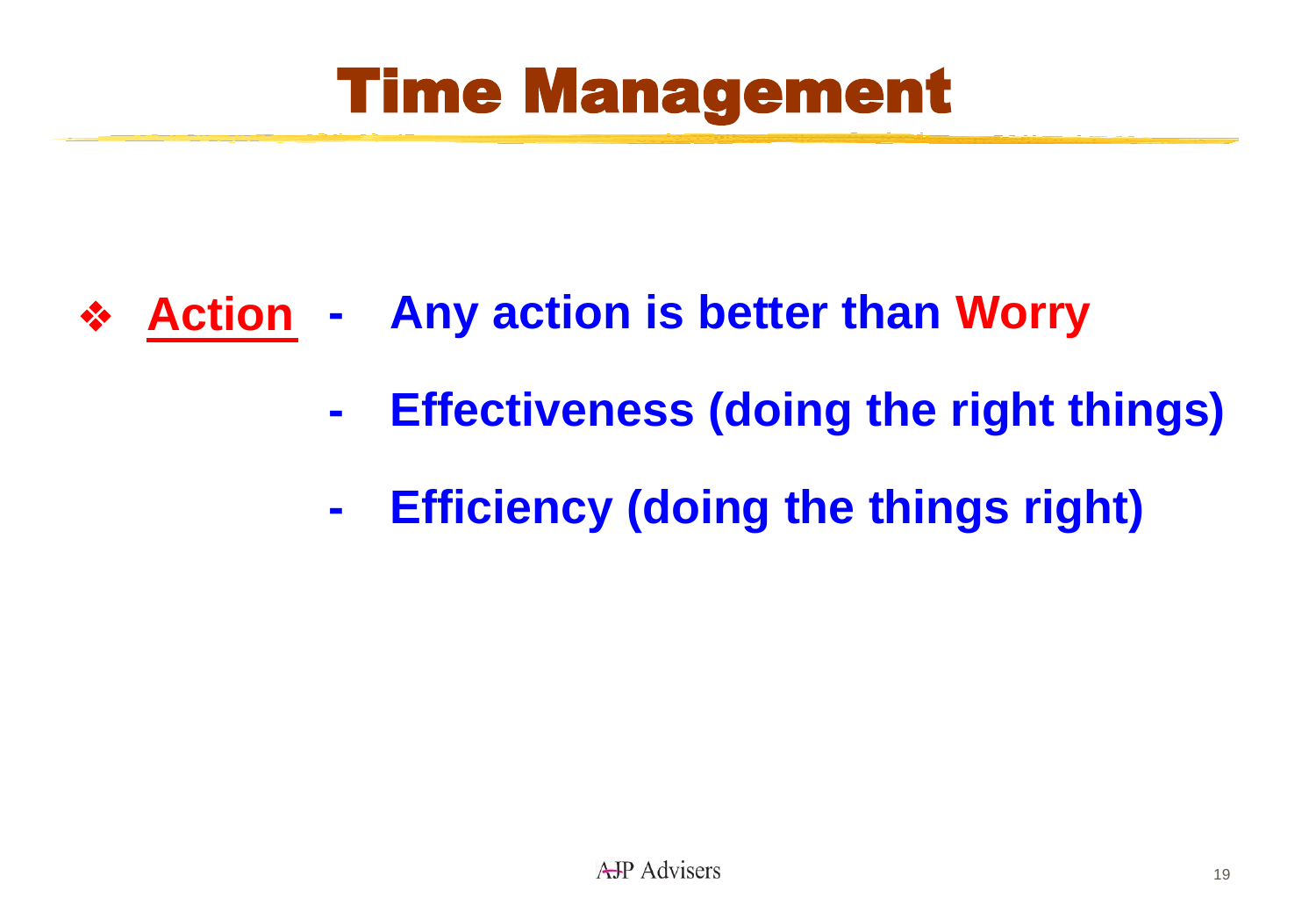#### **We have:**

- **complete control over – attitude and effort**
- **influence over – number of things**
- **no control over – most things**

**We should focus our time and energy on things we have complete control over or influence over instead of on things we have no control over**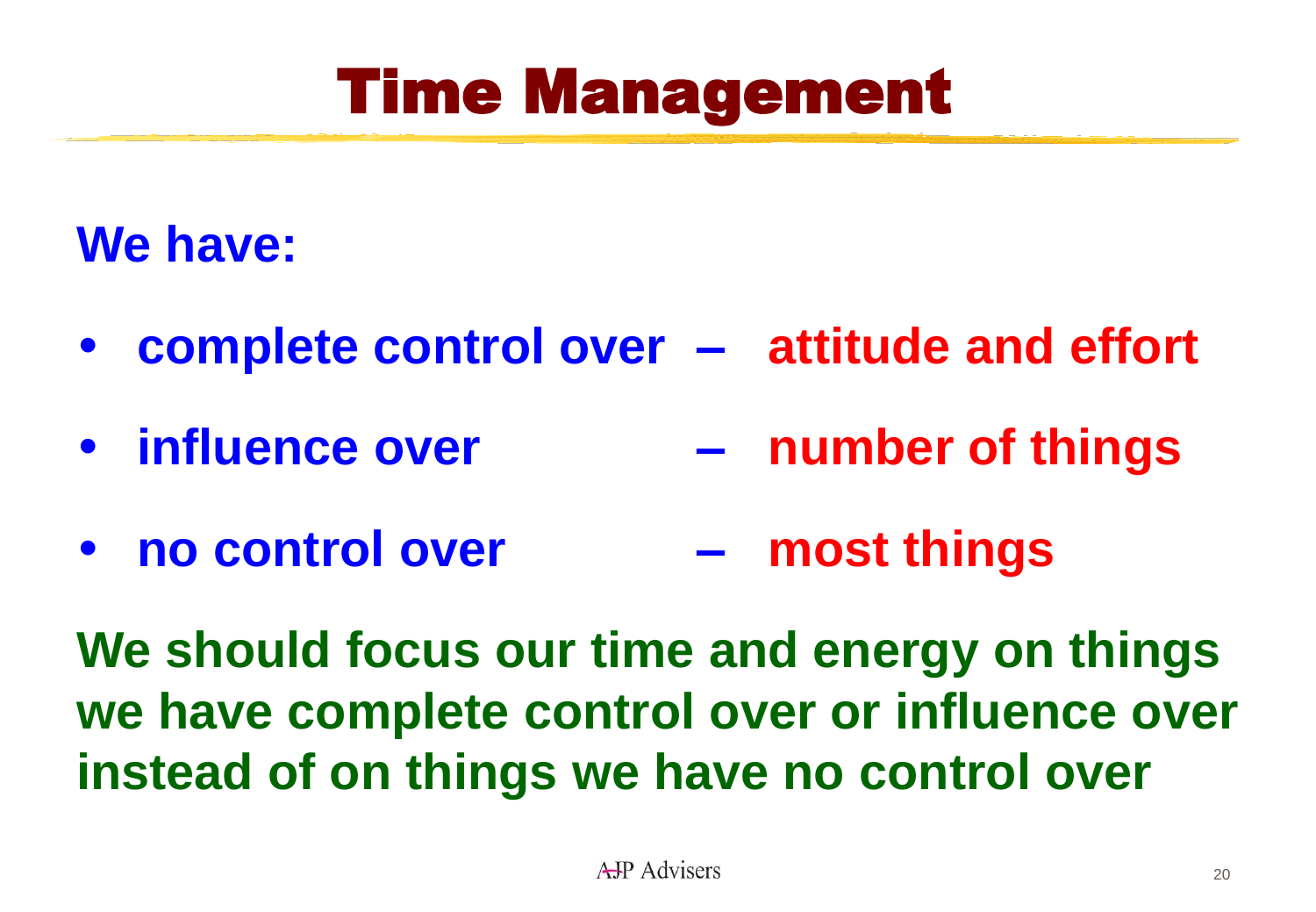#### Your Success Process

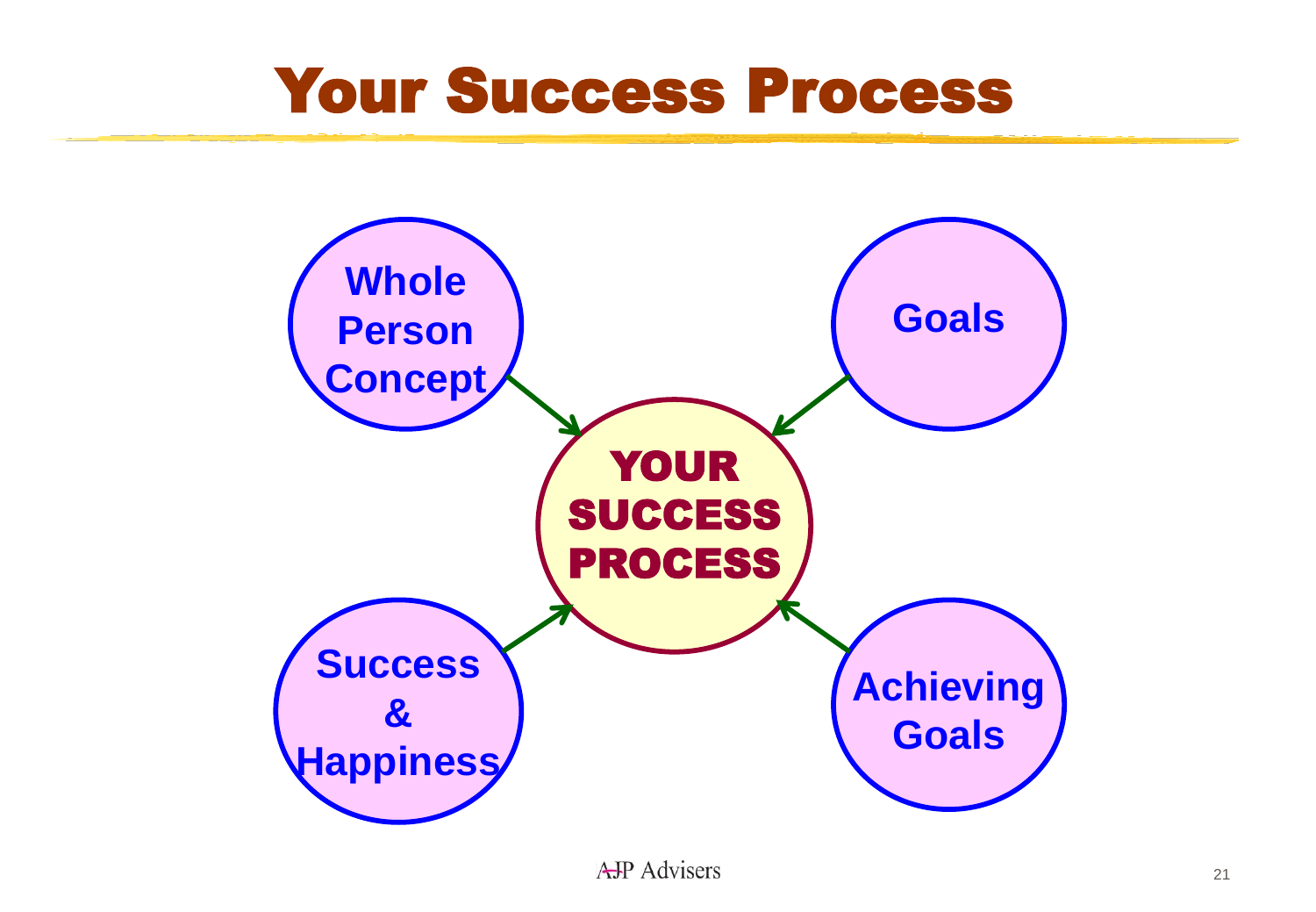

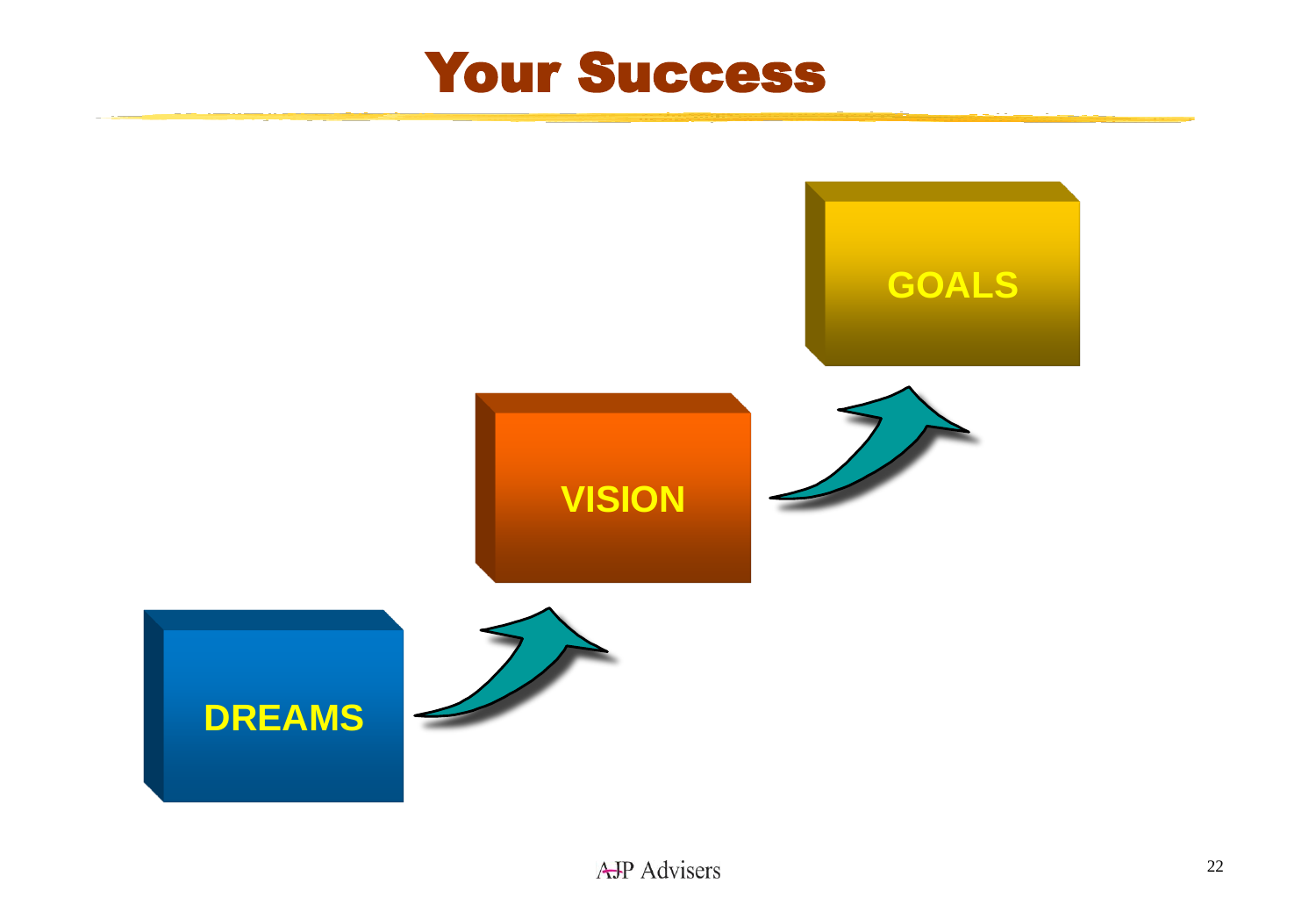#### Goals

➢ **S***pecific* ➢ **M***easurable* ➢ **A***ttainable*  $\blacktriangleright$ **R***ealistic* ➢ **T***rackable* ➢ **E***njoyable* ➢ **R***ewarding*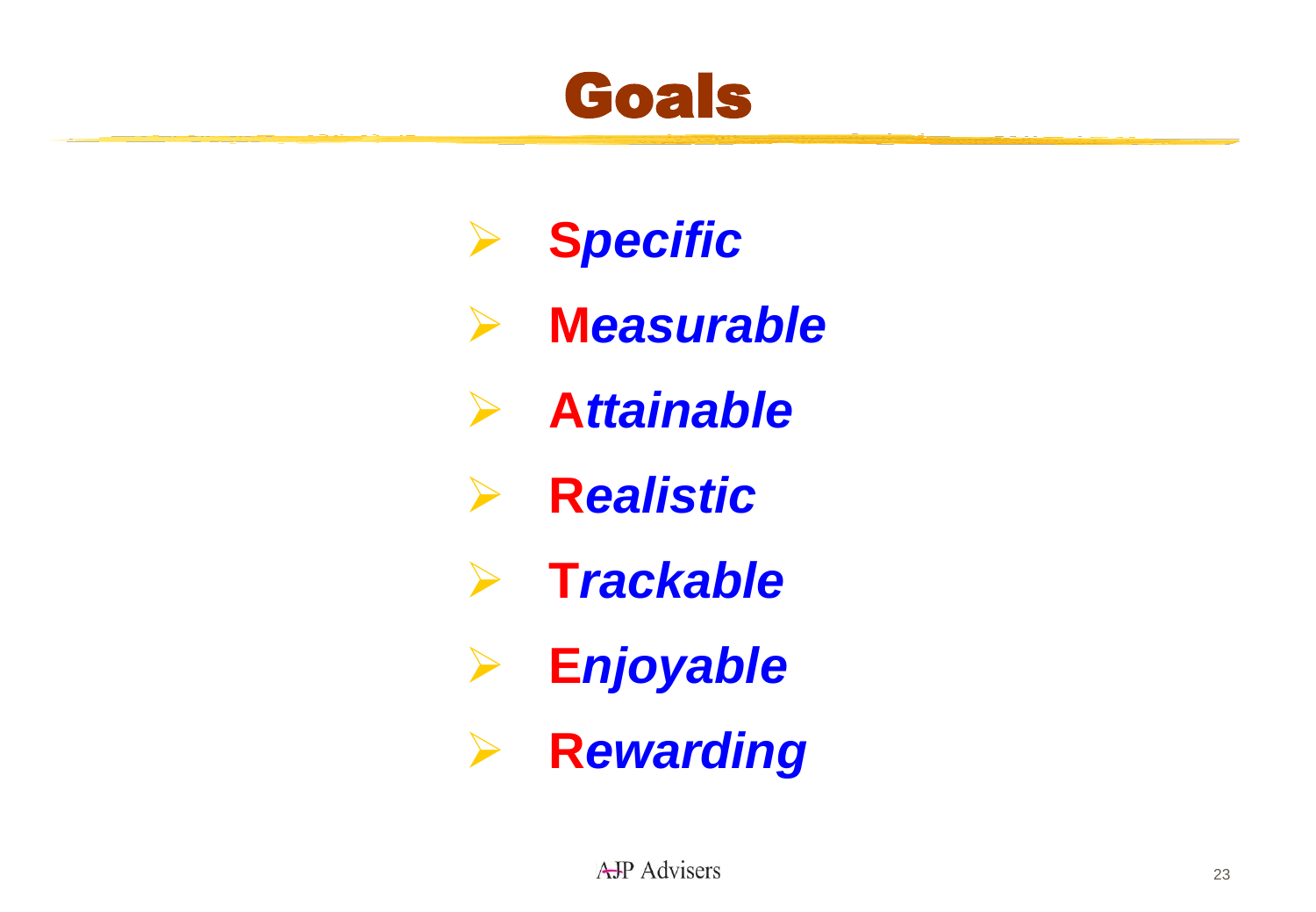### Achieving Goals

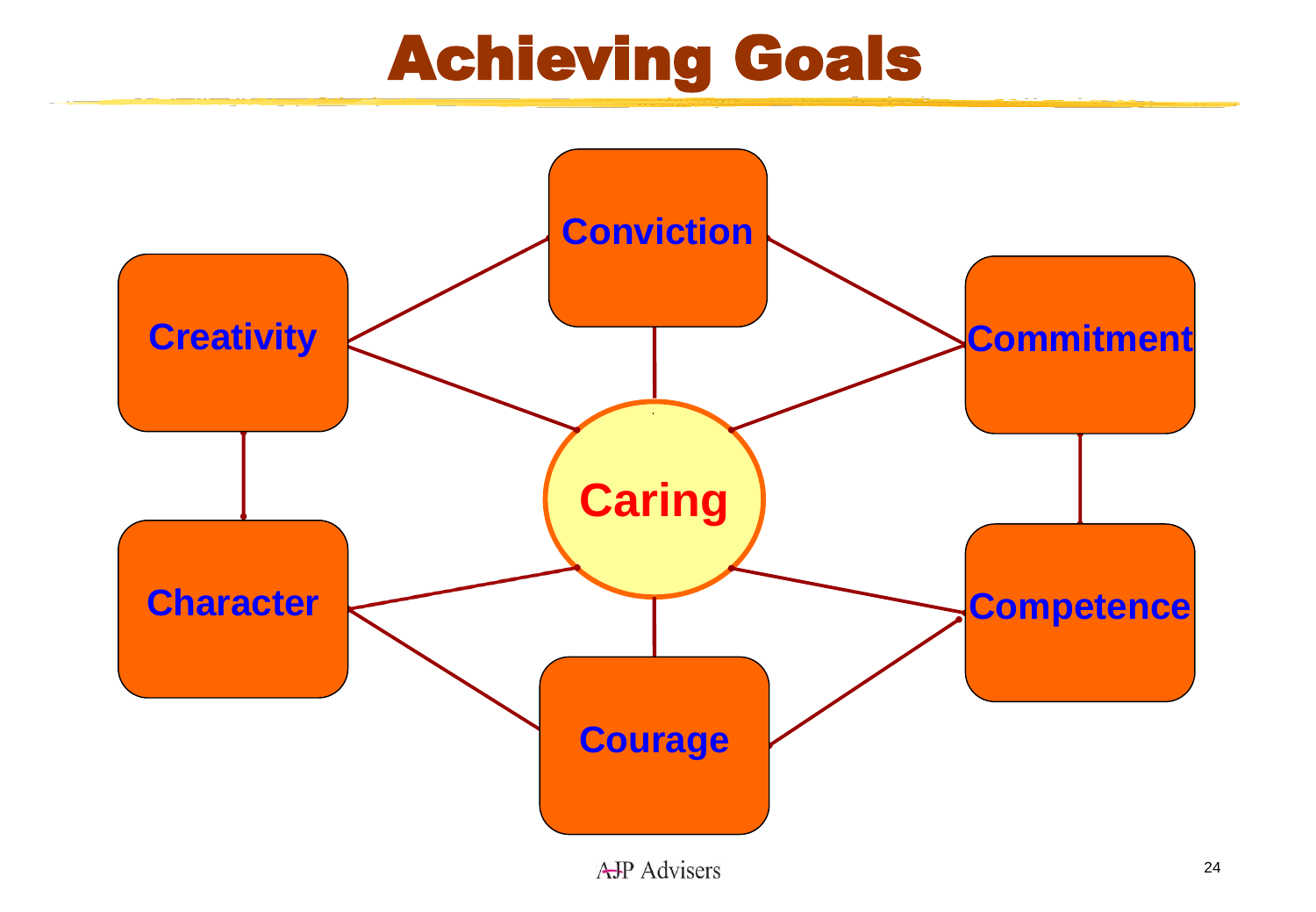- **Depends on others**
- **Key Factor – Emotional Intelligence (EQ)**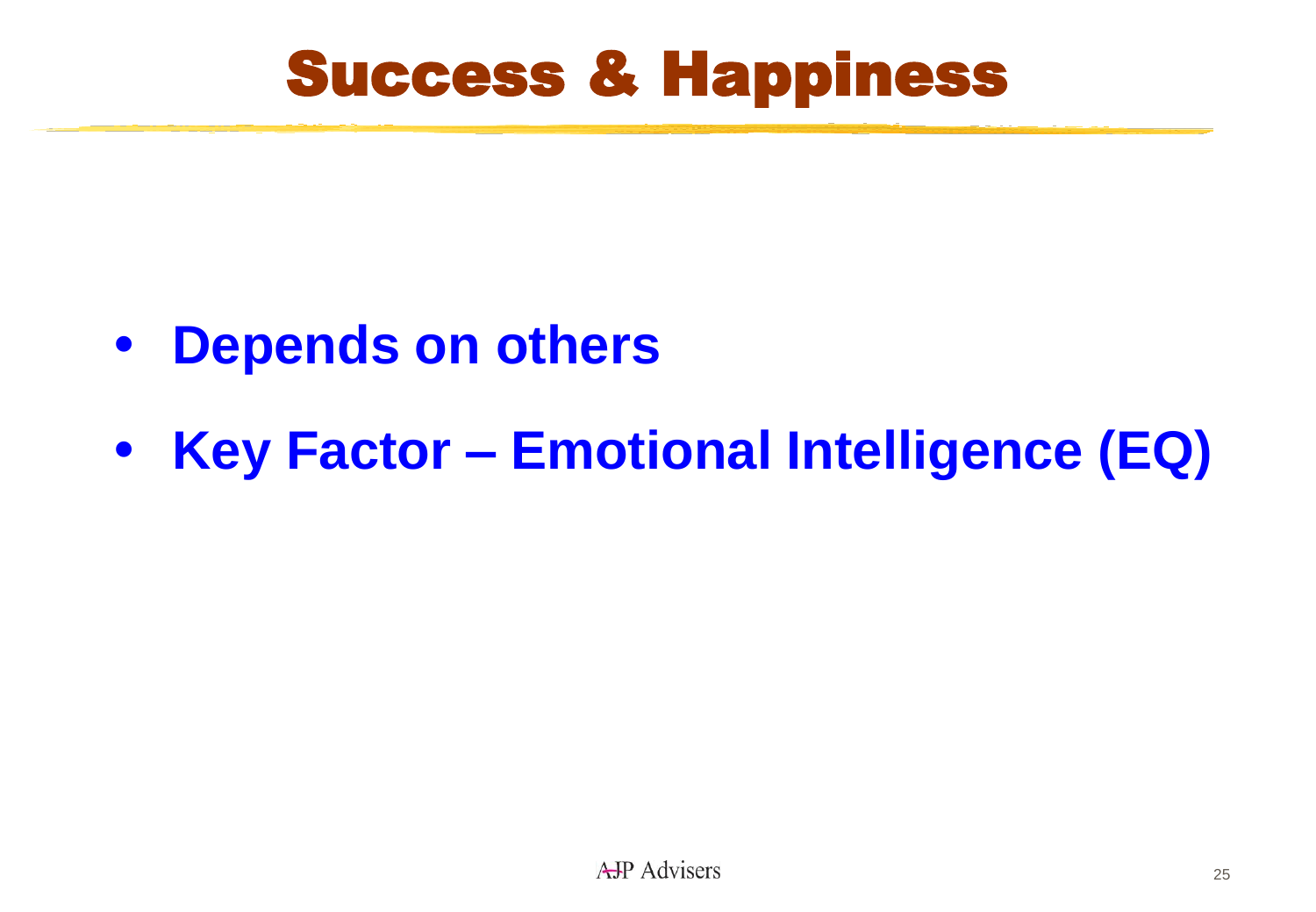# Emotional Intelligence (EQ)

- **» Major factor in the total success of an individual**
- **» What?**
	- **Knowing one's Emotions**
	- **Managing one's Emotions**
	- **Motivating oneself**
	- **Recognizing Emotions in others**
	- **Handling Relationships**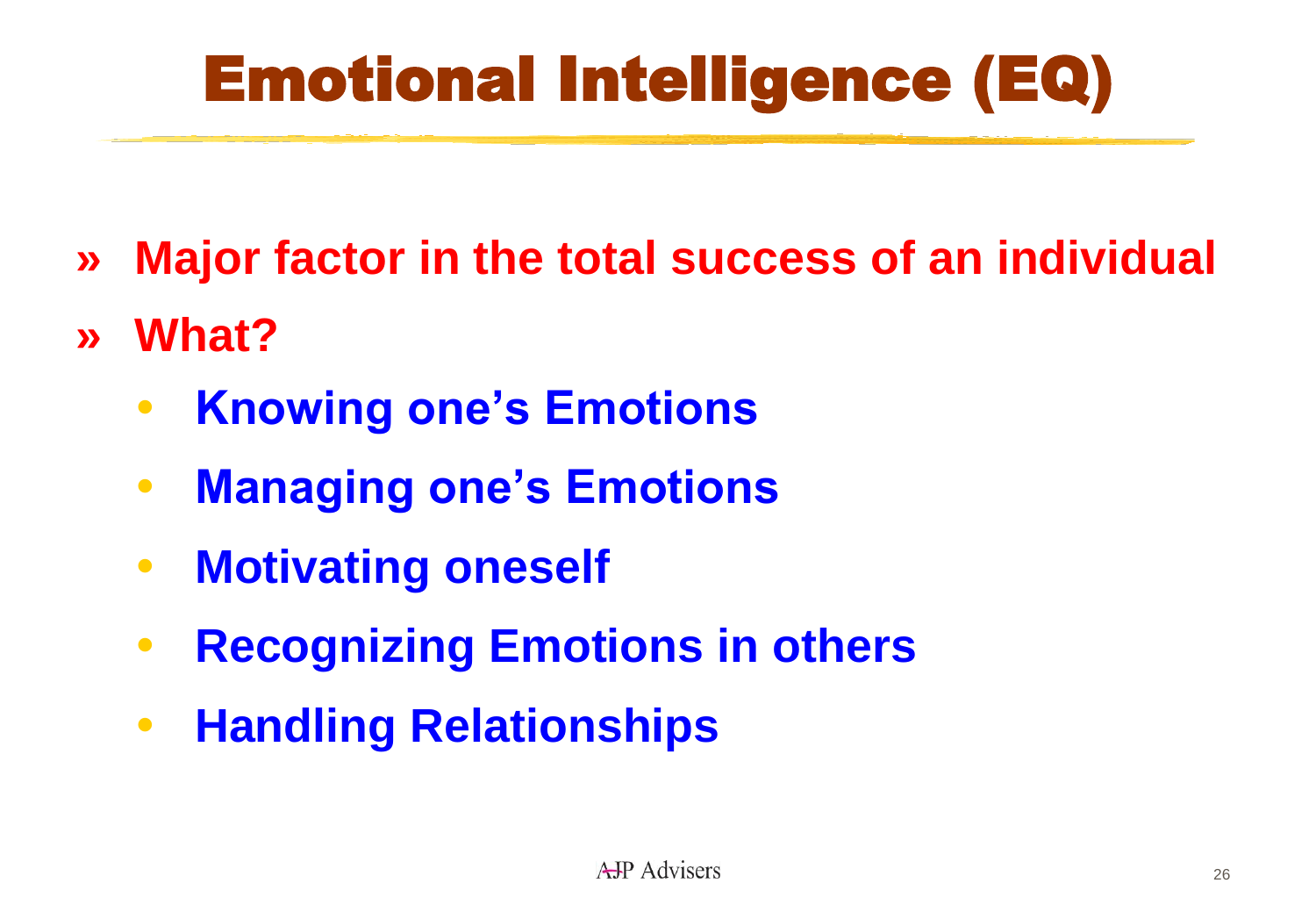### Dealing With Others

- **Humility**
- **Empathy**
- **Attitude of Gratitude**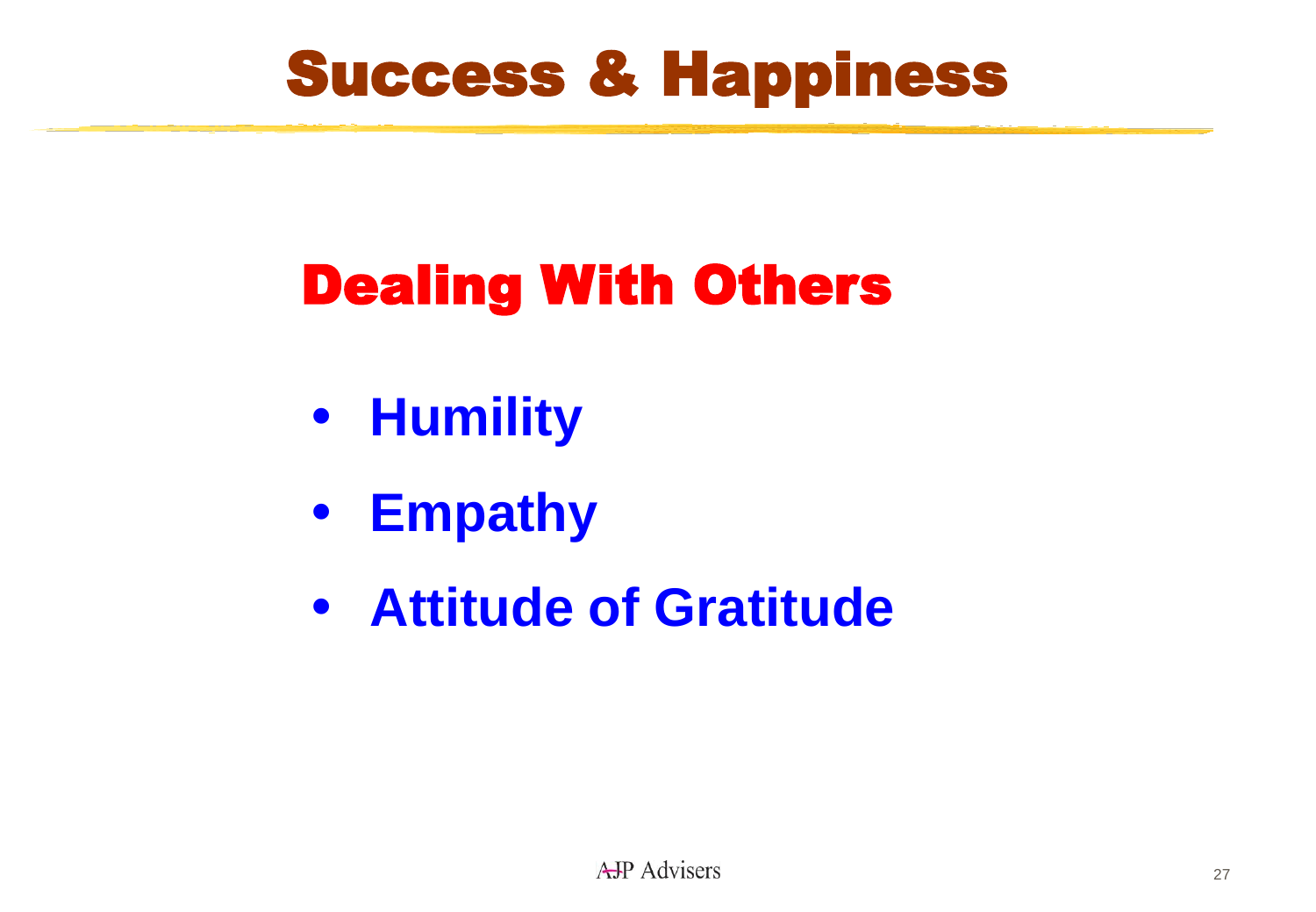- ➢ **Journey not a Destination**
- ➢ **Process not a Status -**
	- ⬧ **Complacency**
	- ⬧ **Arrogance**
	- ⬧ **Denial**

**Without corrective action, leads to -** Failure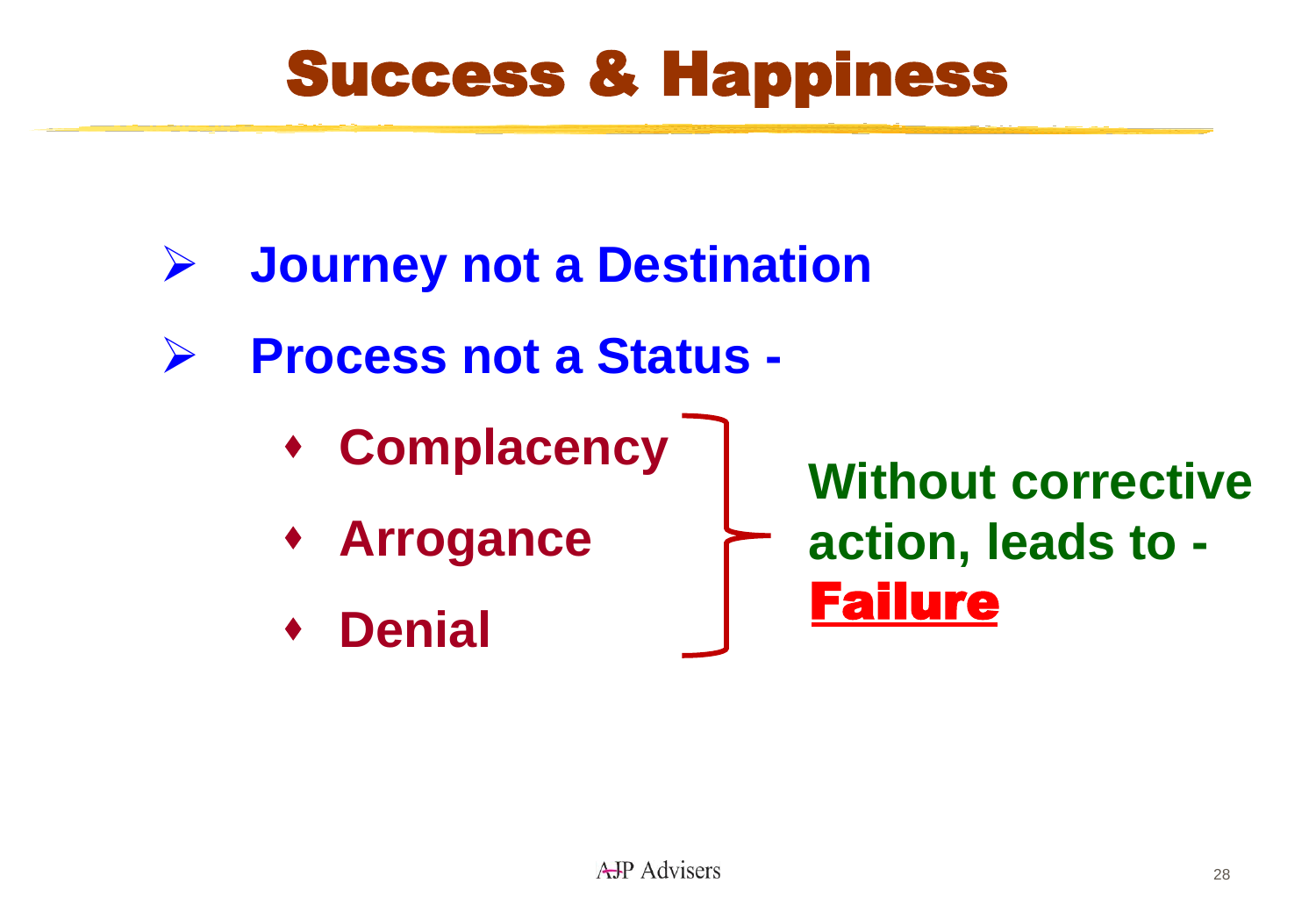Facing Failure

**How to:**

- **React**
- **Recover –**
	- **accept**
	- **adjust**
	- **achieve**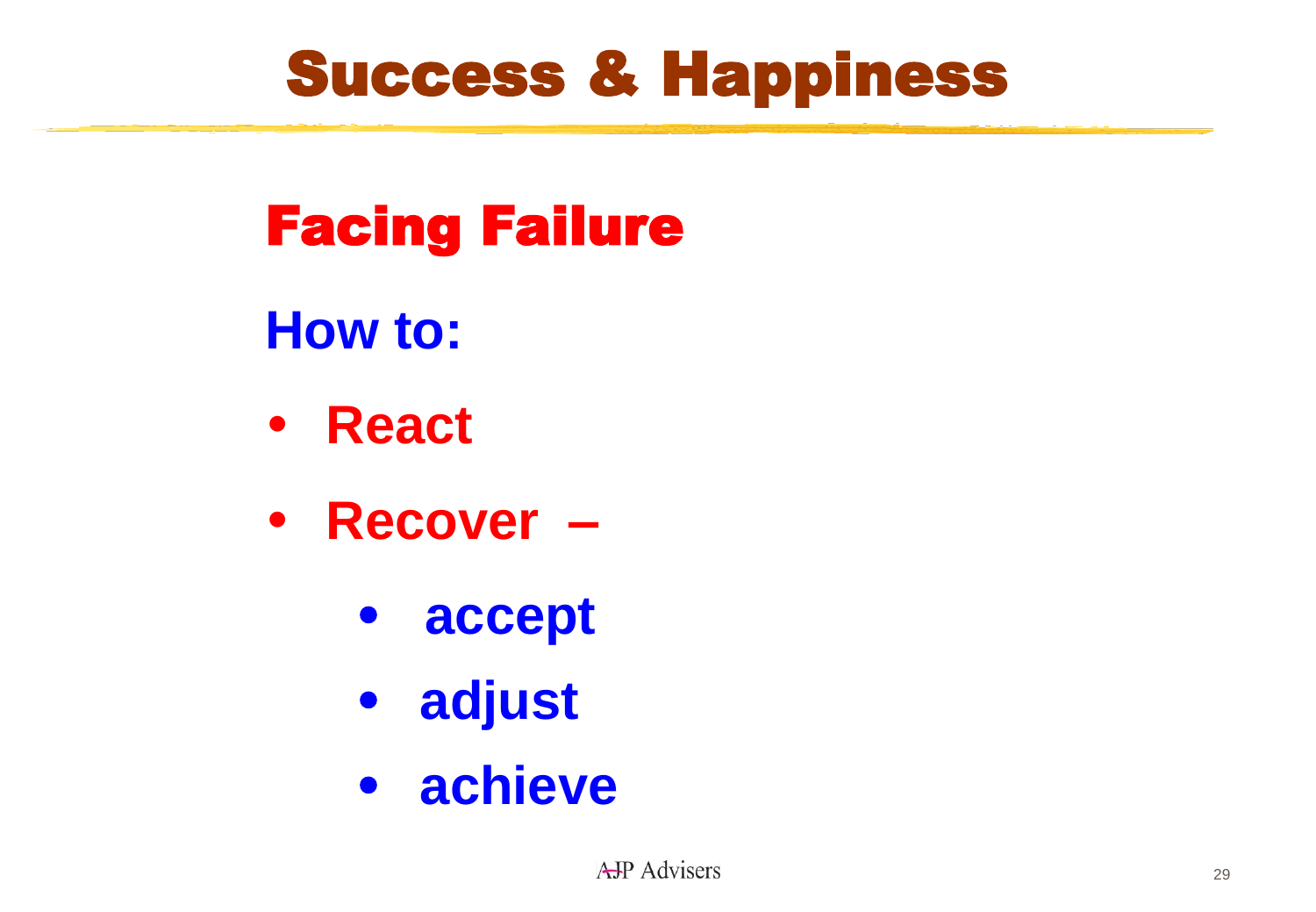# HAPPINESS **is not a** RESULT BUT **Rather the cause of** SUCCESS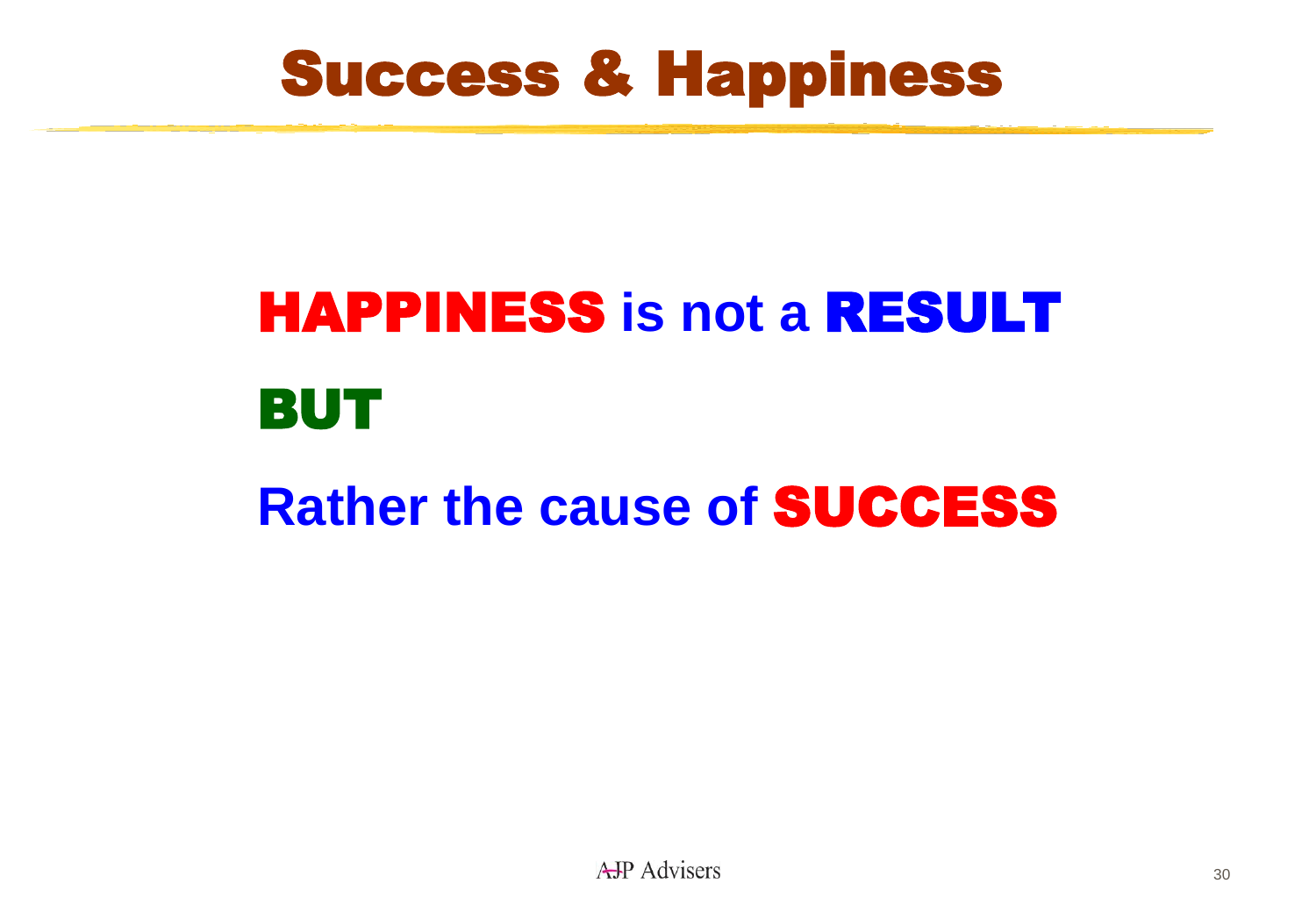#### Happy People

**Achieve better Performance / Success**

**How?**

- **See** REALITY **clearly**
- **Focus on** OPPORTUNITIES **not** OBSTACLES
- **Lead with** VALUES, OPTIMISM **and** FAIRNESS
- **Promote** CREATIVITY **AND** PRAGMATISM
- **Avoid** REACTIVE UNTHINKING DECISION **when driven by** FEAR